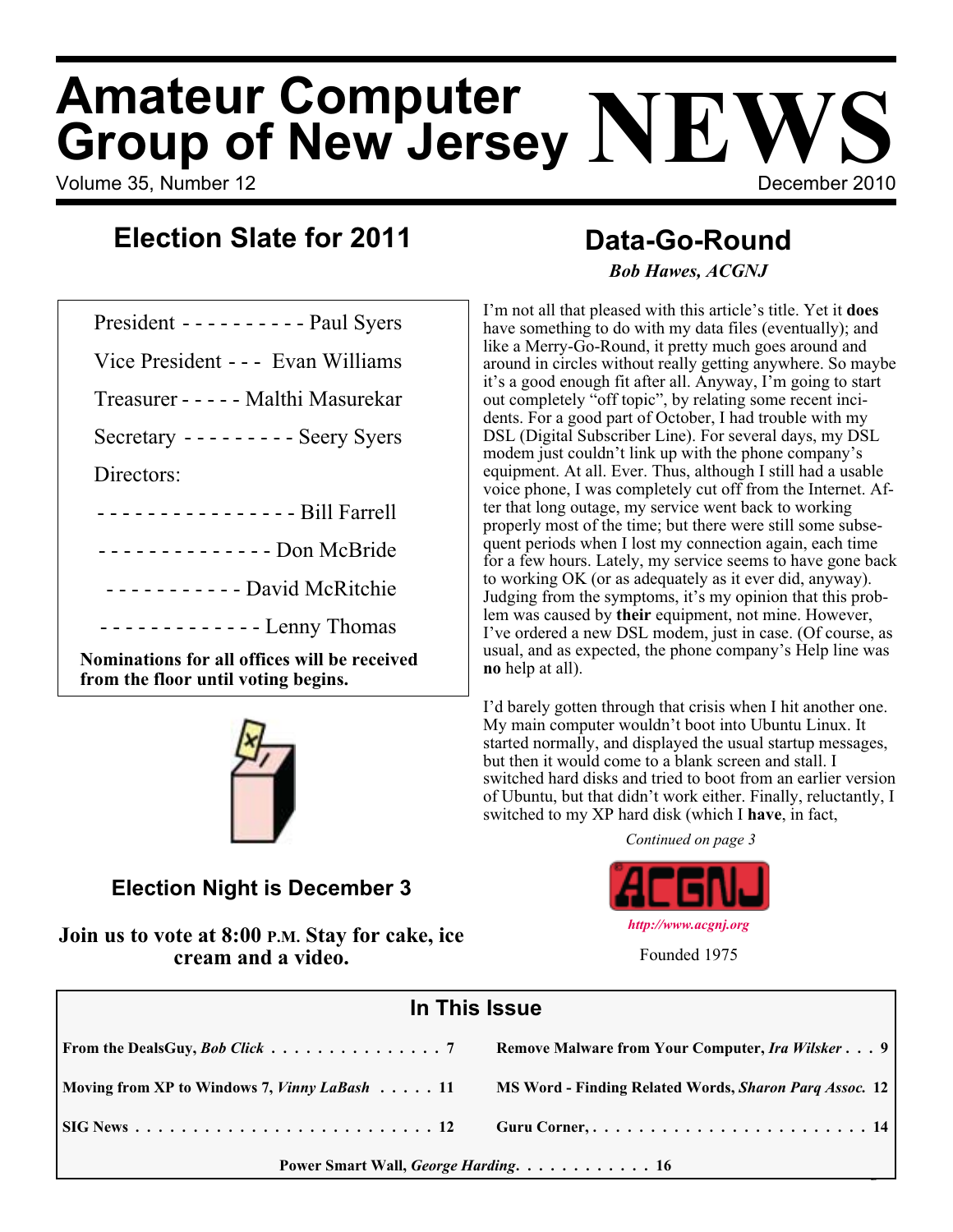#### **Back Me Up, Scotty,** *continued*

#### **Officers, Directors and Leaders**

| <b>Officers</b>                |                  |                    | <b>Board of Directors</b>   |                     |                    |
|--------------------------------|------------------|--------------------|-----------------------------|---------------------|--------------------|
| President                      | Paul Syers       |                    | Director Emeritus           | Sol Libes           | $(609)$ 520-9024   |
| Vice President                 | Evan Williams    | $(908)$ 359-8070   | Through 2011                | Gregg McCarthy      |                    |
| Treasurer                      | Malthi Masurekar | $(732) 560 - 1534$ |                             | Arnold Milstein     | $(908)$ 753-8036   |
| Secretary                      | Seery Syers      |                    |                             | John Raff           | $(973)$ 992-9002   |
| Past President                 | Mike Redlich     | (908) 246-0410     |                             | <b>Bob Hawes</b>    |                    |
|                                |                  |                    | Through 2010                | David McRitchie     |                    |
| <b>Special Interest Groups</b> |                  |                    |                             | Don McBride         | $(732) 560 - 0369$ |
| C Languages                    | Bruce Arnold     | $(908)$ 735-7898   |                             | <b>Bill Farrell</b> | $(732) 572 - 3481$ |
| Firefox Activity               | David McRitchie  |                    |                             | Lenny Thomas        |                    |
| Genealogy                      | Frank Warren     | $(908)$ 756-1681   | <b>Standing Committees</b>  |                     |                    |
| Hardware                       | Mike Reagan      |                    | APCUG Rep.                  | Frank Warren        | $(908) 756 - 1681$ |
| Investing                      | Jim Cooper       |                    | Facilities                  | John Raff           | $(973)$ 992-9002   |
| Java                           | Michael Redlich  |                    | Financial                   | Evan Williams       | $(908)$ 359-8070   |
| Layman's Forum                 | Matthew Skoda    | $(908)$ 359-8842   | Historian                   | Lenny Thomas        |                    |
| <b>LUNICS</b>                  | Andreas Meyer    |                    | Membership                  | open                |                    |
| NJ Gamers                      | Gregg McCarthy   |                    | Newsletter                  | <b>Bob Hawes</b>    |                    |
| WebDev                         | Evan Williams    | $(908)$ 359-8070   | Publicity                   | Gregg McCarthy      |                    |
| <b>Window Pains</b>            | John Raff        | $(973)$ 992-9002   | <b>Trenton ComputerFest</b> | Mike Redlich        | $(908)$ 246-0410   |
|                                |                  |                    | Vendor Liaison              | Arnold Milstein     | $(908)$ 753-8036   |
|                                |                  |                    | Webmaster                   | John Raff           | $(973)$ 992-9002   |

## **ACGNJ News**

#### **Editor**

Barbara DeGroot 145 Gun Club Road Palmerton PA 18071 Tel: (570) 606-3596 bdegroot@ptd.net

**ACGNJ News** is published by the Ama- teur Computer Group of New Jersey, In- corporated (ACGNJ), PO Box 135, Scotch Plains NJ 07076. ACGNJ, a non-profit ed-<br>ucational corporation, is an independent computer user group. Opinions expressed herein are solely those of the individual author or editor. This publication is **Copy-**<br>**right**  $\bigcirc$  2010 by the Amateur Computer<br>**Group of New Jersey, Inc., all rights re-Group of New Jersey, Inc., all rights re- served. Permission to reprint with ap- propriate credit is hereby given to non-profit organizations.**

**Submissions:** Articles, reviews, cartoons, illustrations. Most common formats are ac- ceptable. Graphics embedded in the docu- ment must also be included as separate files. Fax or mail hard copy and/or disk to editor; OR e-mail to Editor. Always confirm. Date review and include name of word processor used, your name, address and phone *and* name, address and phone of manufacturer, if available.

**Tips for reviewers:** Why does anyone need it? Why did you like it or hate it? Ease (or difficulty) of installation, learning and use. Would you pay for it?

**Advertising:** Non-commercial announce- ments from members are free. Commercial ads 15 cents per word, \$5 minimum. Camera ready display ads: Full page (7 x 10 inches) \$150, two-thirds page  $(4\frac{1}{2} \times 10)$  \$115, half-page \$85, one-third \$57, quarter \$50, eighth \$30. Discount 10% on 3 or more con- secutive insertions. Enclose payment.

**Publication Exchange:** Other computer user groups are invited to send a subscription to ACGNJ at the address below. We will re- spond in kind.

**Address Changes** should be emailed to *membership@acgnj.org* or sent to ACGNJ at the address below.

**Membership**, including subscription: 1 year \$25, 2 years \$40, 3 years \$55. Additional family members: \$10 each per year. Student : 1 year \$20. Senior citizen (over 65) 1 year \$20, 3 years \$45. Send your name, address and payment to ACGNJ, PO Box 135, Scotch Plains NJ 07076.

**Typographic Note**: The ACGNJ News is produced using Corel Ventura 5. Font fami- lies used are Times New Roman (TT) for body text, Arial (TT) for headlines.

#### **E-Mail Addresses**

Here are the e-mail addresses of ACGNJ Officers, Directors and SIG Leaders (and the Newsletter Editor). This list is also at (*<http://www.acgnj.org/officers.html>*).

| Bruce Arnold         | barnold@ieee.org                      |
|----------------------|---------------------------------------|
| Jim Cooper           | $\lim$ ( <i>a</i> ) the coopers. or g |
| Barbara DeGroot      | bdegroot@ptd.net                      |
| Mark Douches         | pcproblems@pobox.com                  |
| David Eisen          | ultradave@gmail.com                   |
| <b>Bill Farrell</b>  | wfarr18124@aol.com                    |
| Manuel Goyenechea    | Goya@acgnidotnetsig.org               |
| <b>Bob Hawes</b>     | bob.hawes@acgnj.org                   |
| Sol Libes            | sol@libes.com                         |
| Malthi Masurekar     | malthirm@verizon.net                  |
| Don McBride          | don@mcbride.name                      |
| Gregg McCarthy       | greggmajestic@gmail.com               |
| David McRichie       | dmcritchie@hotmail.com                |
| Andreas Meyer        | lunics@acgnj.org                      |
| Arnold Milstein      | mrflark@yahoo.com                     |
| John Raff            | $\overline{\text{iohn}(a)}$ raff.com  |
| Mike Redlich         | mike@redlich.net                      |
| Matt Skoda           | som359@aol.com                        |
| Keith Sproul         | ksproul@noc.rutgers.edu               |
| Paul Syers           | paul.syers@acgnj.org                  |
| Lenny Thomas         | lenny.thomas@acgnj.org                |
| <b>Scott Vincent</b> | scottvin@optonline.net                |
| Frank Warren         | kb4cyc@webwarren.com                  |
| Evan Williams        | ewilliams@collaboron.com              |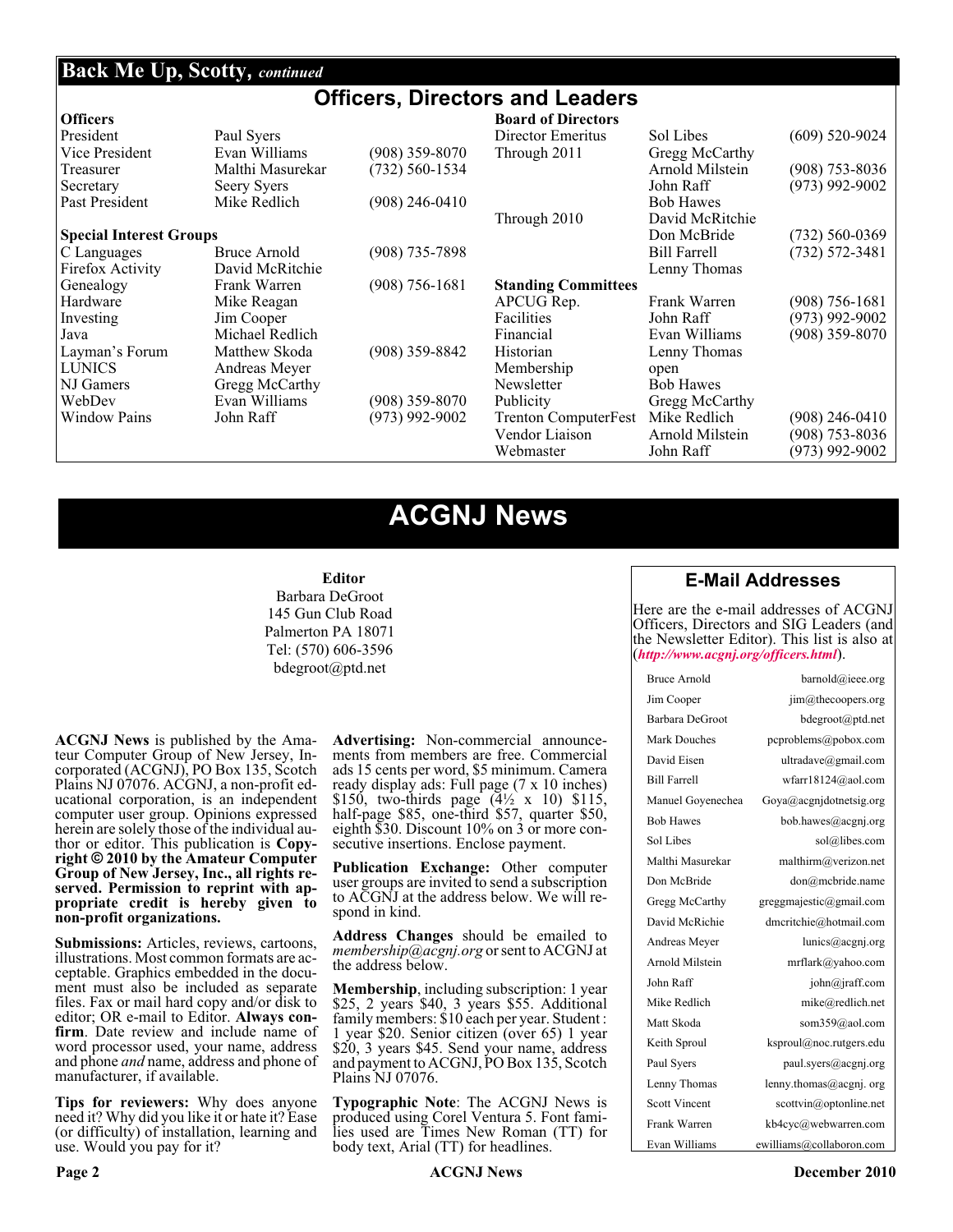succeeded in hardly ever using). It only started up part way, and then kept rebooting itself, over and over again. My first speculation had been that maybe somebody had written a successful virus for Linux, and that I'd caught it. However, those concurrent XP and second Linux problems made that initial theory seem less likely. So my suspicion shifted to an equipment problem. Opting to perform the easiest test first, I got out the small computer that I bring to club meetings when I'm scheduled to do a presentation, and plugged my monitor into it. It booted up just fine, and the monitor displayed everything as it should.

That left my main computer with either a motherboard problem or a video card problem. Because those startup messages **had** been displayed when it was first turned on, I thought I probably had motherboard trouble; but a bad video card would be **so** much easier to test for. Therefore, I decided to try that first. I replaced the existing card with a similar (but slightly older) model; and it booted. What do you know? Sometimes, taking the easy way out **works**! What had happened, though? I don't have test equipment to prove it, but here's my guess. Those correctly displayed startup messages were all text mode, meaning that the dot patterns that made up each character were stored in a matrix somewhere, ready for use. This is **old** technology. Tried, true, and thoroughly mature. The stuff that **hadn't** been displayed was in graphics mode. In other words, current,

cutting edge, evolving technology that is still under heavy development. It seems reasonable to assume that such incompatible old and new designs would **not** be located in the same place on the video card. Thus, it might be possible for the graphics mode circuitry to fail without adversely affecting the text mode. It's my contention that this is exactly what happened.

You may remember that when I last described my main computer (in *Upgrade, Downgrade*, my article for our October 2010 issue), I wrote (in part); "About five years ago (in August of 2005), I put together my current main computer." and "...over the years I changed hard disks several times, not to mention CD/DVD drives, power supplies, motherboards, and even cases. At this time, just about the only thing actually left from the original installation would be the video card". Now, **that's** gone, too. I did an internal survey, to see if maybe I had a cable or two left over; but they're all "tall case" cables, bought especially for use with this case (which is **very** tall). Except for a possible stray screw or two (which isn't all that likely), there's now definitely **nothing** left from the original machine except for the hole in the space-time continuum that it occupies. (I feel that I should say something profoundly metaphysical here, but I can't think of anything).

Having started off with defective equipment, we might as well continue by discussing substandard media. Last month,

#### *Continued above right Centinued below left*

in *Back Me Up, Scotty*, I mentioned this subject in the first sentence of my first paragraph, and in the second sentence of my **last** paragraph, but I didn't get into specifics. Now I will. In *Further Adventures in Time Travel* (my article for our December 2007 issue), I recounted how **all** fifty of the DC2120 tapes I bought for my Colorado tape backup drives began to fail after just five years. (I'd used those tapes for my own personal backups, and also to make professional backups for my customers). I also related a report that inexpensive CDs currently being sold could begin to fail in as little as **two** years. In comparison, I'd then recently tested about five **hundred** floppy disks, all between ten and eighteen years old. Of those disks, only **eleven** had read errors, and only **two** of them were completely inaccessible. (It's true! They don't make 'em like they used to). I also listed the names of two manufacturers that were producing good quality products at comparable prices, and one that was producing excellent quality media, but at higher prices. (By the way, that title refers to the usual means by which we humans, if we're lucky, **and** our backup media travel through time: by getting older).

In my follow-up article, *Good News About Bad CDs* (in our January 2008 issue), I ran quick tests on 62 of my older CDs. (The oldest of which would have been just barely ten years old at the time). My results: 50 tested good, 5 tested bad, and 7 tested "marginal" (having damaged sectors).

That's 80.7% good, 8% bad, and 11.3% ugly. (Oops, I mean marginal). At the time, I wrote; "Not as alarming as it could have been, but not all that great, either". I don't know **what** I could have been thinking. A one in five failure rate is **totally** unacceptable. (Compare those percentages to those for the 500 floppies listed above: 97.4% good, 0.4% bad, and 2.2% marginal). I guess I might have been in a state of euphoria, relieved that it hadn't come out a whole lot worse. I'd planned to do a further follow-up, tentatively titled *Bad News About Bad CDs*, which would tabulate tests on at least 200 CDs; but I never did. Maybe I was just too frightened.

Anyway, let's go back to *Further Adventures in Time Travel*. There, I spent just over three thousand words talking about backup media. Below, I'll only be updating the information about that one "excellent" manufacturer. (If you're interested in this subject, I highly recommend that you read the complete article. You can download the December 2007 issue of ACGNJ News from our club website, *[www.acgnj.org](http://www.acgnj.org)*. Or, if you have a copy of our *35th Anniversary Newsletter Collection* CD, it's already there). **After** those media details, in an appendix containing the answers to previously published trivia questions, I also spent a little bit **under** three thousand words talking about the lives and careers of the six "Three Stooges". (My excuse was that I'd found a lot of that information while surfing the Internet, so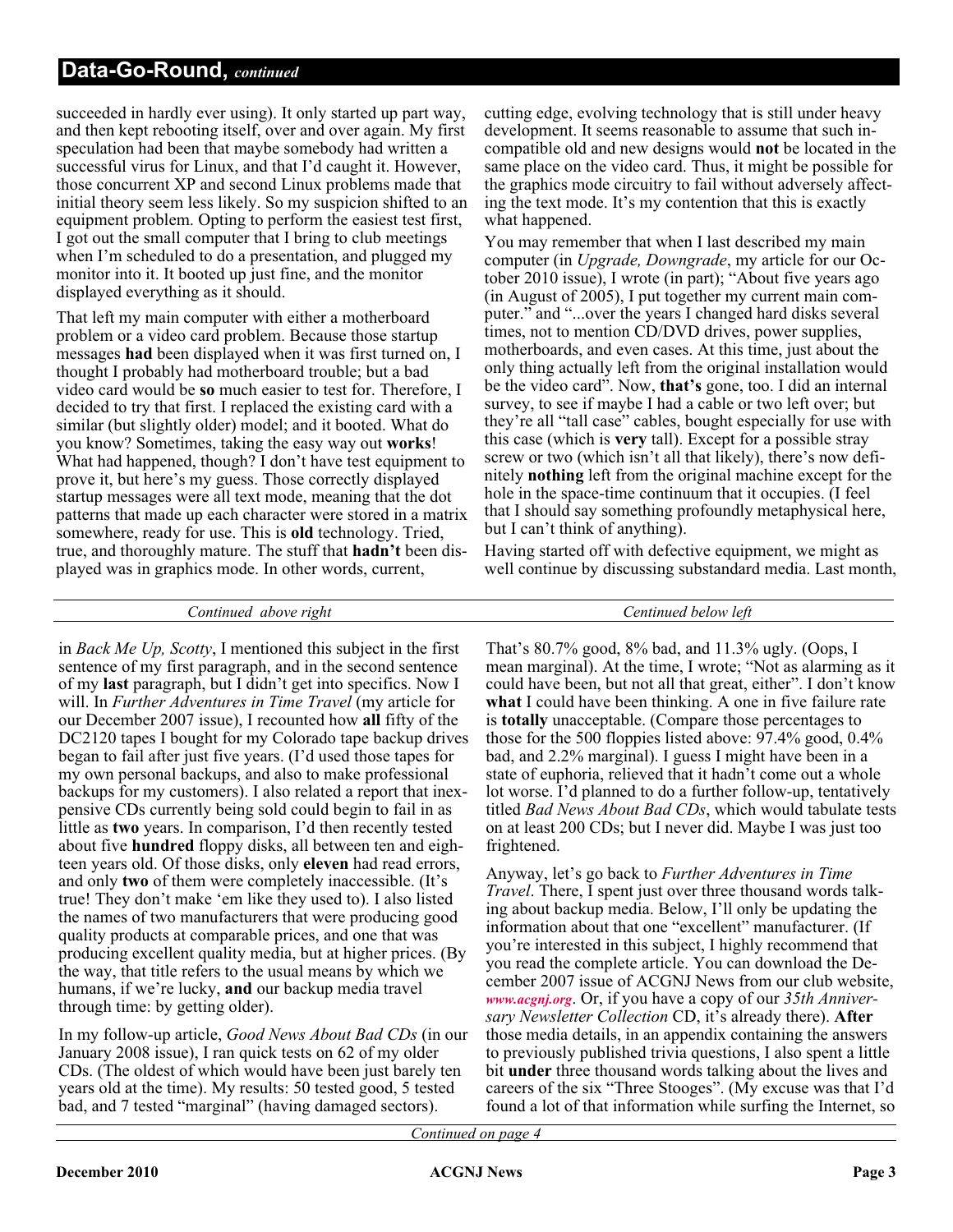it **was**, in fact, "computer related". Also, don't worry. Those trivia questions were repeated in that same appendix, so you won't have to search for them in even earlier issues). I think that **both** "halves" of this article are interesting, and (in my opinion) well worth your time. On a personal note, I always enjoyed the Three Stooges most when they were in absurd situations, like haunted houses. For me, the closer they got to real life, the less funny they became. I'm sure it has to do with my perception of the difference between "silly" and "stupid", a choice which fairly consistently governs my entertainment preferences. (For instance, it explains why I enjoyed Jackie Gleason's variety show, but I **didn't** like *The Honeymooners*. There, Jackie's Ralph Kramden character never learned from his mistakes. To me, that's pretty much the textbook definition of "stupid"). Maybe someday I'll figure out a way to make that comparison "computer related", too, so I can go into more detail about it in a future article.

Now, at last, we'll pick up where we left off last month, in *Back Me Up, Scotty*. Here's a partial recap: 1997 was a transitional year for me. When it started, I was running a DOS 6.22/Windows 3.1 system, and I was backing up my computer to DC2120 tapes using Colorado Backup for DOS (CBD). As the year progressed, I reluctantly adopted Windows 95 (to be compatible with the computers at my job), I switched to backing up my Operating System as an image file on a hard disk using Drive Image (from the late, great

PowerQuest Corporation), and I switched to backing up **only** my computer data to my DC2120 tapes, using Colorado Backup for Windows 95 (CBW). By mid-year, I'd dropped the DC2120 tapes completely (due to that failure problem mentioned above), and was using CBW to back up my data to QIC (Quarter Inch Cartridge) files. (Those were files on a hard disk that were just **pretending** to be tapes in a tape drive). At about the same time, I got my first CD writer, and I began burning both Operating System image files and data QIC files to CDs. By the end of 1997, I'd become dissatisfied with those QIC files, and started trying out various replacements. (However, I didn't drop QIC files completely, and thus CBW as well, until around 1999). When I tried burning my data files directly to a CD (thus giving up the advantage of compression, but gaining the advantage of producing a rapidly searchable CD), I ran into a new problem.

Last month, I ended my article with a sarcastic comment about the transcendent genius of Microsoft: "In their infinite wisdom, they'd adopted two **different** (and incompatible) Long File Name systems. The LFN system on a Windows 95 hard disk produced **longer** file names than their Joliet CD file system could handle, and also permitted the use of several characters in those names that Joliet wouldn't allow". There was a work-around, though. You could add such a file to a WinZip archive, give that WinZip file a name acceptable to Joliet, and then write it to

*Continued above right Centinued below left*

your CD. It was an annoying work-around to a **completely** unnecessary problem, but it worked well enough; and it's not as if there was anything else you could do about it. Because I was using my CD creation program as my data backup program, though, I didn't have several convenient features of a **real** backup program, such as automatic operation. However, I still missed some of the options that had been present in CBD but hadn't been carried over into CBW, and I **did** have an adequate though time consuming solution. Therefore, I decided not to settle for any backup program that didn't do **everything** that I wanted. So I started looking for such a full fledged backup program; but I got distracted by a different problem before I found anything that I considered suitable. That, of course, was the Y2K crisis.

It's been suggested that Y2K was an "end-of-the-world hoax", since nothing crashed or blew up; but I disagree. I consider it to have been a spectacular **success** because nothing crashed or blew up. Perhaps too many people were thinking of those old Star Trek episodes in which Captain Kirk or Mr. Spock confused an evil computer with illogic, thus causing it to explode. Generally speaking, real computers don't give good visual effects. Mostly, they just hang up and stop working. Speaking of visual effects, though, there's a funny movie called *Model Railroading Unlimited*, made in 1975, which showcased various aspects of the hobby in humorous ways. At the end, a large club's huge

layout experienced electrical problems, causing all the trains to take off at high speed. Both laughs and chills ensued; but when I first saw it, I considered it to be a complete fiction. After all, no train controller that **I** ever designed would have "full on" as its default failure mode. However, I later learned about a circuit called an "emitter follower". It was used in many transistor throttle designs (and maybe still is, for all I know). When an emitter follower loses its input, it really **does**, in fact, turn on completely. So maybe those film makers were actually working from somebody's true life experience.

In any case, this scenario suggests that while a computer would probably just freeze, external electrical equipment connected to that computer might not. (Indeed, I seem to remember a news story from the late nineties involving a dam where all its gates opened completely during a Y2K test. Unfortunately, I haven't been able to find a reference to it on the Internet. Presumably, any other cases like that were also found and fixed beforehand). My own personal experience involved uncovering a lot of computers which weren't capable of rolling over from December 31, 1999 to January 1, 2000 by themselves, but were capable of handling all future twenty-first century dates just fine (**after** they had been manually updated that one time). I also found a few computers that couldn't handle **any** twenty-first century dates at all. Those computers had to be replaced before the big day. There were known bugs in Windows NT and NetWare, and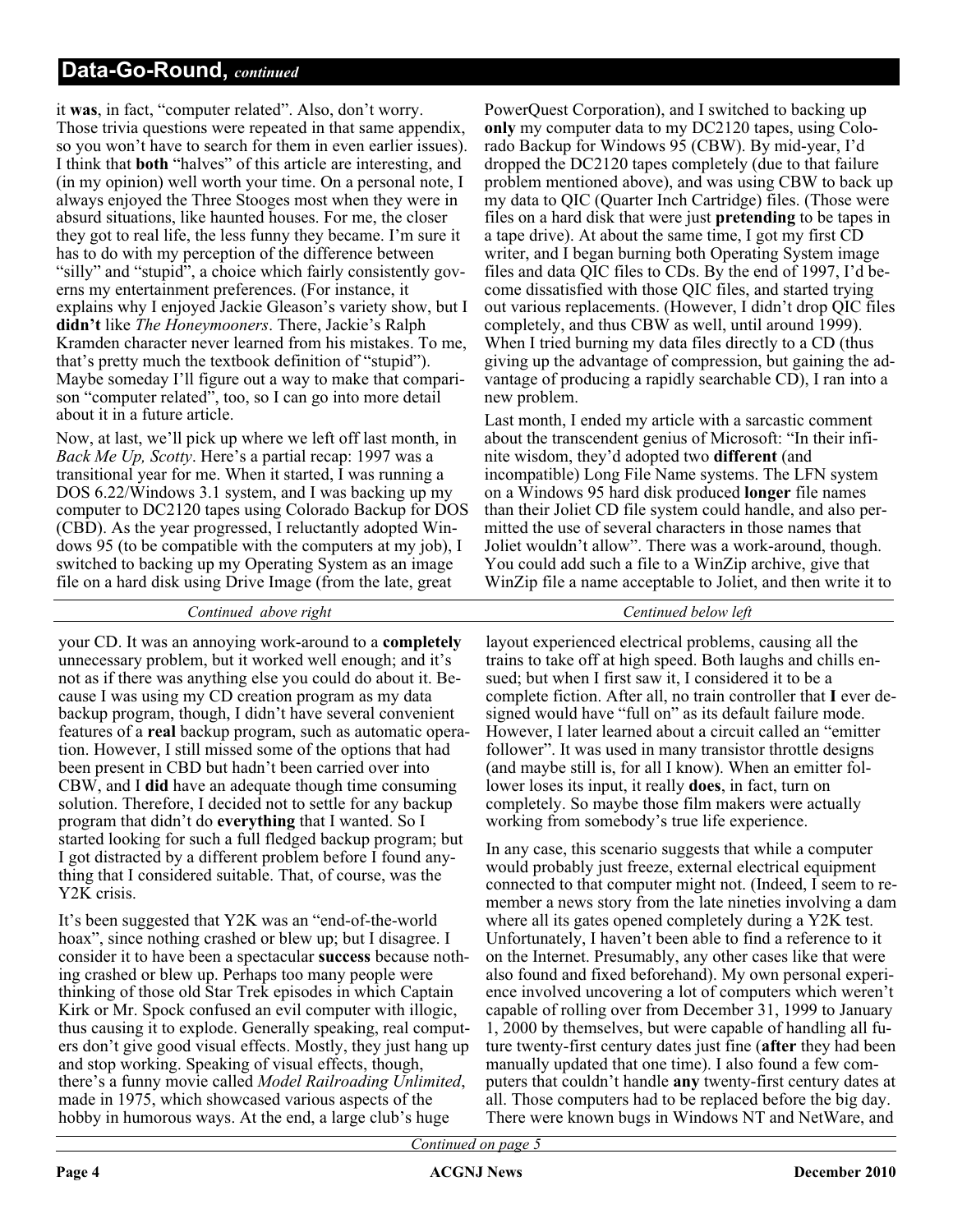I successfully upgraded a few of each of those systems. There **were**, in fact, about a dozen and a half Y2K bugs that Microsoft discovered in Windows 95 (which I updated for myself and my customers); but they only impacted network administrators and/or those users trying to stay compatible with Windows 3.1. So all those Windows 95 users who **didn't** upgrade their machines and said that "nothing bad happened" were actually **wrong**! They just weren't using those parts of their systems that had broken.

Remember, **nobody** knew **for sure** what might happen. I myself suspected that some programs (or maybe just parts of those programs) would hang up, but there **wouldn't** be any pyrotechnics; and that's pretty much what happened. Several customers lost partial functionally in a few of their proprietary programs, and had to make do as best they could until their vendors rushed out fixes. Personally, I lost my favorite character-based file manipulation utility because it froze when trying to stick three digits into a two-digit screen display; and the manufacturer never bothered to release a replacement. As I was researching this article, I discovered another unexpected result (paraphrased from Wikipedia, The Free Encyclopedia): It's been suggested that on 9/11, the New York infrastructure (including subways, phone service, and financial transactions) were able to continue operation because of the redundant networks and contingency plans established in preparation for Y2K. The terrorist attacks and the prolonged blackout to lower Manhattan had minimal effect on global banking.

Had the emphasis on creating backup systems to deal with Y2K not occurred, much greater disruption to the economy could have happened. Decentralization of infrastructure (in particular, the creation of multiple sites around the region for data backup) helped to keep banks up and running. How about **that**, all you nay sayers?

Not long after Y2K, I made the job switch that also resulted in my changing my hard disk imaging software from Drive Image to Ghost. (As I've mentioned in previous articles, my new employer used Ghost extensively). That company had a NetWare network, and each employee was given a personal network directory in which to store their files. (Presumably, the network administrators backed up those directories regularly). However, in this age of data bloat, those directories were just **too small**. Pretty much everybody kept their files on their local computers, which the company **didn't** back up. Some people made their own backups of one form or another, but most did nothing. Since I worked in a computer service department, I had access to "spare" computers. When I wanted to back up anything, I'd use networking software to log into one of those spares and copy the desired files from my work computer to that spare computer. I'd then remove the hard disk from the spare, and take it to the room where they made the proprietary CDs that they distributed to their customers. There, I'd burn the data from that hard disk onto my own CD. (I **wasn't** sneaking around. I learned this technique from some of my colleagues, who did it too). As a matter of fact, I also had

an Iomega parallel port Zip Drive of my own, but it was **so** extremely slow that I usually used the CD method instead.

Thus, as the twenty-first century began, my professional backup strategy was pretty much the same as my personal backup strategy: make CDs as necessary. However, I hadn't given up on my search for a suitable backup program. In January of 2002, I downloaded a 30 day trial edition of NTI Backup Now version 2.2.33 because it looked interesting, having both "individual file" and "drive image" modes. I made a few test backups of each. They all went well, and so did their corresponding test restorations. I **didn't** have any complaints; but nothing "reached out and grabbed me", either. So I didn't follow up after my trial edition expired. In September of 2002, I downloaded free versions of Cobian Backup 3.0 and Polder Backup 2.6; but I never got around to actually doing any tests on either of them. In later years, I made further sporadic web searches, but never found anything that seemed worth checking out.

All three of the programs mentioned above are still available on the Internet. Cobian Backup is up to version 10.1.1.816. NTI Backup Now is a commercial product, and is up to version 5.5. In 2002, those initials were identified as standing for NewTech Infosystems. Nowadays, the company is just referred to as NTI Corporation. (Sometimes **without** the space). Polder Backup 2.8.0 is still readily available, but is no longer being supported. Its website will

*Continued above right Continued below left*

**not** answer any e-mails; but its guestbook is being kept open for comments. Now, I have **absolutely nothing** against any of these products; but they're all Windows-only software. Therefore, I can no longer recommend any of them. I've lost all respect and/or trust for Microsoft, so the best advice that I can give to any Windows user from now on is "**Learn Linux!**" In fairness, though, because Microsoft's "vendor lock-in" strategy **does** work (leaving a lot of people just flat-out **stuck** with them), I feel that I should mention two additional XP (and up) only programs (both commercial products) that some of those unfortunate people might want to consider. One is Acronis True Image, which currently has Business 10 and Home 2011 versions. (Personally, I haven't tried Acronis, though I **did** once help a friend install **his** copy). The other is Symantec's Windows version of Norton Ghost, now up to version 15. (For myself, I'd only be interested in the unlikely event that they released a new version of Ghost for DOS). As for Linux backup software, I haven't yet found anything that "reaches out and grabs me", either; but I'll keep on looking.

We've gone over three thousand words now, so it's time to wrap this thing up. I mentioned "this age of data bloat" a few paragraphs above, so I'll close by estimating exactly how much bloated data I actually possess (and thus, in theory, should be backing up regularly). The 320 GB data hard disk assigned to my main computer is split up into seven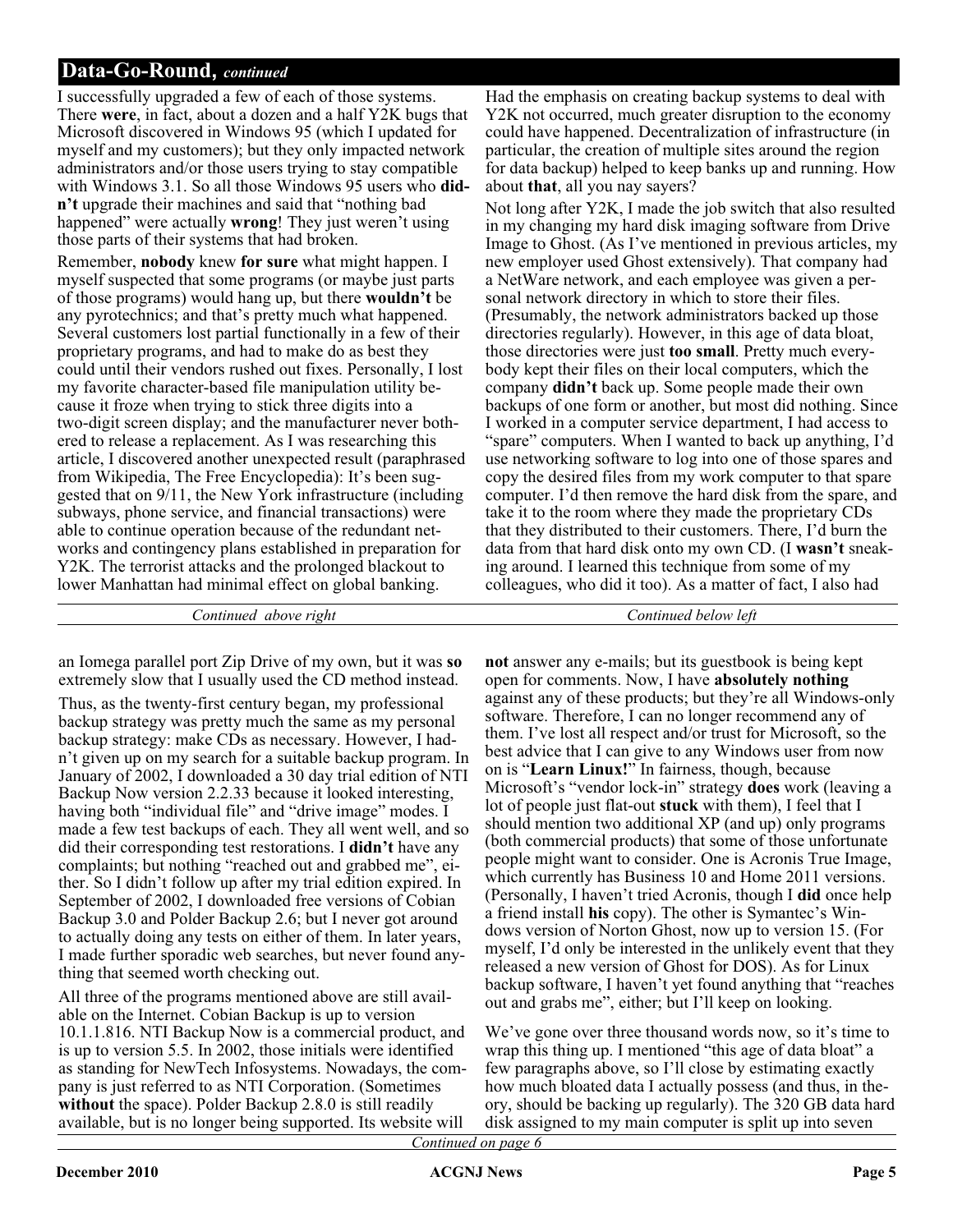partitions. (Since a maximum of only **four** partitions are allowed per hard disk, that's really one primary partition containing one physical drive, and one extended partition containing **six** logical drives. However, to save space, I'll relent from my policy of being "as accurate as possible" just this once, and call them all partitions).

Each of those partitions measures from 41 to 43 GB, and they're **all** pretty full. Adding their contents, there's about 260 GB on that disk. The 80 GB data hard disk assigned to my auxiliary computer (where I now do most of my writing) is split up into six partitions of various sizes; and **they** are all pretty full, too. In total, there's about 65 GB on that disk. I have three external hard disks, two of which are sealed units. The first is a 250 GB disk with 190 GB in use. The second is a 1 TB (Terabyte) disk with 155 GB in use. The third is a case designed to hold an **in**ternal IDE CD/DVD drive; but it'll accept an IDE hard disk just fine. Eventually, I plan to station my spare 160 GB drive there permanently; but right now I've left the case open, so I can easily install whichever of my spare hard disks I want. Currently, it's got an 18 GB disk in it, with 12 GB in use. Its previous occupant was an 80 GB disk, which had 75 GB in use when I removed it for safe keeping. My aforementioned 160 GB disk contains files totaling 125 GB; but they should **all** be duplicates of files copied to my 320 GB data disk. (Although I'll double-check to make sure before I finally wipe it for reuse).

Standards and Technology (NIST) used accelerated aging procedures to test the longevity of their Archival Gold disks, with the following results: Their CD-R disks were shown to last for 300 years, their BD-R (Blu-ray) disks were shown to last for 200 years; and their DVD-R disks were shown to last for more than 100 years. (Note that Delkin **doesn't** make DVD+R or Double Layer disks. Maybe those formats just didn't last long enough). For further information, see their website at:

#### *[www.delkin.com/products/archivalgold/index.html](http://www.delkin.com/products/archivalgold/index.html)*

Note that those claims came from Delkin, **not** from me. If your *35th Anniversary Newsletter Collection* CD only lasts 299 years, don't go digging me up and complaining. (**Finally**, a Halloween joke. Too bad it's two months too late).

Here's a price list (as of this writing, **not** including shipping):

CD-R 100/\$199.99 CD-R 25/\$59.99 CD-R 16/\$55.99 CD-R 10/\$35.99 CD-R 1/\$5.29 DVD-R 100/\$344.99 DVD-R 25/\$98.99

Adding 260 plus 65 plus 190 plus 155 plus 12 plus 75 (but **not** that last 125), I get **757** GB of data. Wow! How is it ever possible for me to have generated that much stuff? Even if I had a Blu-ray writer, and even if the manufacturers are telling the truth for once, and each Blu-ray disk can hold a full 25 GB of data, I'd still need about 30<sup>1</sup>/4 disks to back it all up. Furthermore, I've got a few **other** hard disks lying around, which could possibly contain even **more** data. Whatever can I do? Tune in next time, kids, and find out what happens next.

#### **Appendix I: The Good Stuff**

This past April, when we produced our *35th Anniversary Newsletter Collection* CD, we used CD-R disks purchased from Delkin Devices, Inc. 13350 Kirkham Way, Poway, CA 92064 (800-637-8087).

Delkin claims that their Phthalocyanine dye reacts quicker to the writing laser than dyes used by other manufacturers, thus making sharper pit edges; and should also last significantly longer when subjected to the harmful effects of heat, humidity, and UV light. Plus, their disks use 24 karat gold (one of the most inert elements on earth) in their reflective layers to prevent corrosion. Finally, their "Scratch Armor Scratch Resistant Coating" is said to protect the surface of their discs over ten times better than uncoated media. All in all, Delkin claims that their "Archival Gold" disks provide the most extreme protection for your data from long-term degradation. According to Delkin, the National Institute of

| Continued above right                                                       | Centinued below left |
|-----------------------------------------------------------------------------|----------------------|
|                                                                             |                      |
| nnology (NIST) used accelerated aging                                       | DVD-R 16/\$74.99     |
| he longevity of their Archival Gold<br>owing results: Their CD-R disks were | DVD-R 10/\$49.99     |
| 00 years, their BD-R (Blu-ray) disks                                        | DVD-R 1/\$7.29       |
| for 200 years; and their DVD-R disks<br>for more than 100 years. (Note that | BD-R 25/\$550.00     |
| ke DVD+R or Double Layer disks.                                             | BD-R 10/\$230.00     |
| ats just didn't last long enough). For fur-<br>ee their website at:         | BD-R 5/\$117.50      |
| .com/products/archivalgold/index.html                                       | BD-R 1/\$24.00       |
|                                                                             |                      |

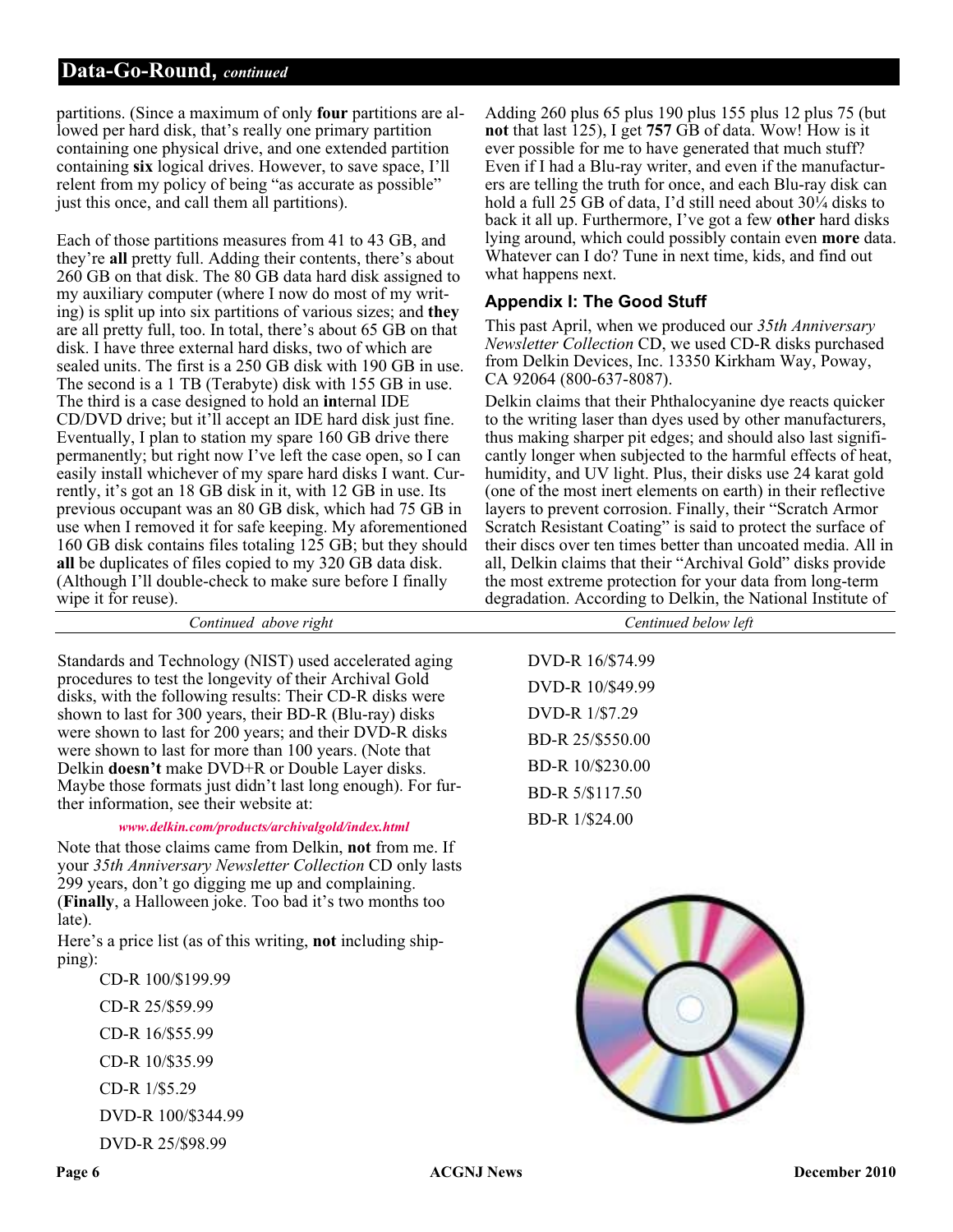## **From The DealsGuy**

#### *Bob (The Cheapskate) Click, Greater Orlando Computer Users Group*

#### **Miscellaneous Comments**

I'm catching up on reading the newsletters I receive. I print them out on my Ricoh color laser so it's easier for me to read, and I noticed that the colored pictures I printed before the cartridges ran out were fine, but when I replaced the printer cartridges, the new pictures I printed had the lines. Since then, it seems to have improved and some small pictures printed OK. Several readers advised me it was probably dirt on the drum after last month's comment. Perhaps something ended up on the drum on the bottom of the cartridge when I changed it, and is working it way off, I really don't know. I haven't found anything in the manual about cleaning it.

I haven't heard how the FACUG cruise in January of 2011 is shaping up. We're still considering it, but it looks like we won't make it. Last year's FACUG cruise was a highlight for me. Some are leaving this cruise out because it's one day longer and costs more. Actually, I don't mind the extra day, in spite of the extra cost, because shopping at Cozumel is great and there will be no sessions that afternoon. The ship is better and Royal Caribbean is one of my favorite cruise lines. If you're favorite SIG is the PIG SIG, Royal Caribbean's food selection is exceptional.

One of the most interesting things about reading many user group newsletters is that some have regular articles, written by a member, that are always outstanding, but that's the only place it's published, unless an editor has seen it and uses it in their own newsletter. I once told Judy Taylor that I would like to recommend a few outstanding authors that I see each month so the entire nation could read their material, but it never came to pass because she already had plenty of items for her PUSH collections. There is certainly a wealth of great articles available to editors now.

#### **\*Loss Of Another User Group**

I received a message from Lou Vitale, President of Macon Users Group in Macon, GA, telling the members that the BOD had decided it was no longer logical to keep the group alive. It must have taken him a while to put that final letter together, but I disagree that they no longer have anything to offer the members. As usual, only a few people were willing to do the work and they probably got tired of working while others simply enjoyed the benefits. Yes, they do have almost nothing new to present that they haven't already done, but nothing can replace a member coming in with his machine in hand that has a problem, or stating his problem during the  $\overline{Q}$  & A, and after a short discussion, his problem is most likely diagnosed. The Internet might have the an-

*Continued above right Continued below left*

swers, but who is going to explain it to you, except, perhaps, your grand kids. In the meantime, some malware or keyloggers might stop by, and God help you if that happens. The Internet can only help if you understand what you're reading and know what you're doing, and that's where a users group comes in. The members that weren't active in the group's work will be the real losers.

Lou Vitale was one of my favorite authors and I'll surely miss his writings. I have to think that if I looked at that message closely, I would see a few tearstains (confirmed by Lou). Lizzz Russell also wrote interesting articles, and I have sometimes quoted from both authors. If you would like to read Lou's closing letter sent to the members, check my Web site where you'll find a link to read it <*<http://www.dealsguy.com>*>. Their Web site is already shut down.

As for their running out of presentations, I sometimes read about what was likely an interesting presentation from a source you might not consider. Most user group officers feel that everything should be computer related, but I don't necessarily agree with that. One group said they were having a local TV weather caster come in to demonstrate the use of computers in weather forecasting. Recently, another User Group had two guys come in from an HH Gregg store who did a presentation on 3D TVs. They answered many questions, and wowed the attendees with the live demonstration of 3D TV. They passed around the two pair of glasses they had so everyone got a chance to see this impressive demonstration with their own eyes. I know I was impressed. It was a job bringing the large screen TV and other equipment to do it. One slip and that large screen could have been shattered. Since I wear glasses, it's awkward for me to put the 3D glasses over my own pair.

The Post Office also has some unique operations that are, sort of, computer related. Other utilities might also have presentations. I'd like to see a presentation by the city or county explaining the computer that controls the traffic lights around town. The one installed locally cost over a million for the installation and cables were strung all over the area. However, in my opinion, they still don't work right. I've stopped many times for no one and it makes no sense that the traffic light can't "see" in this age of technology.

#### **\*Still Good**

Don't forget that the special discount on the KeyStone Learning Systems' learning courses is still good for December so it's not too late to order if you haven't gotten around to getting a learning course you need. Robert Hodges has set up a 20% discount for my readers, and that's off ANY single user course until 12/31/10. When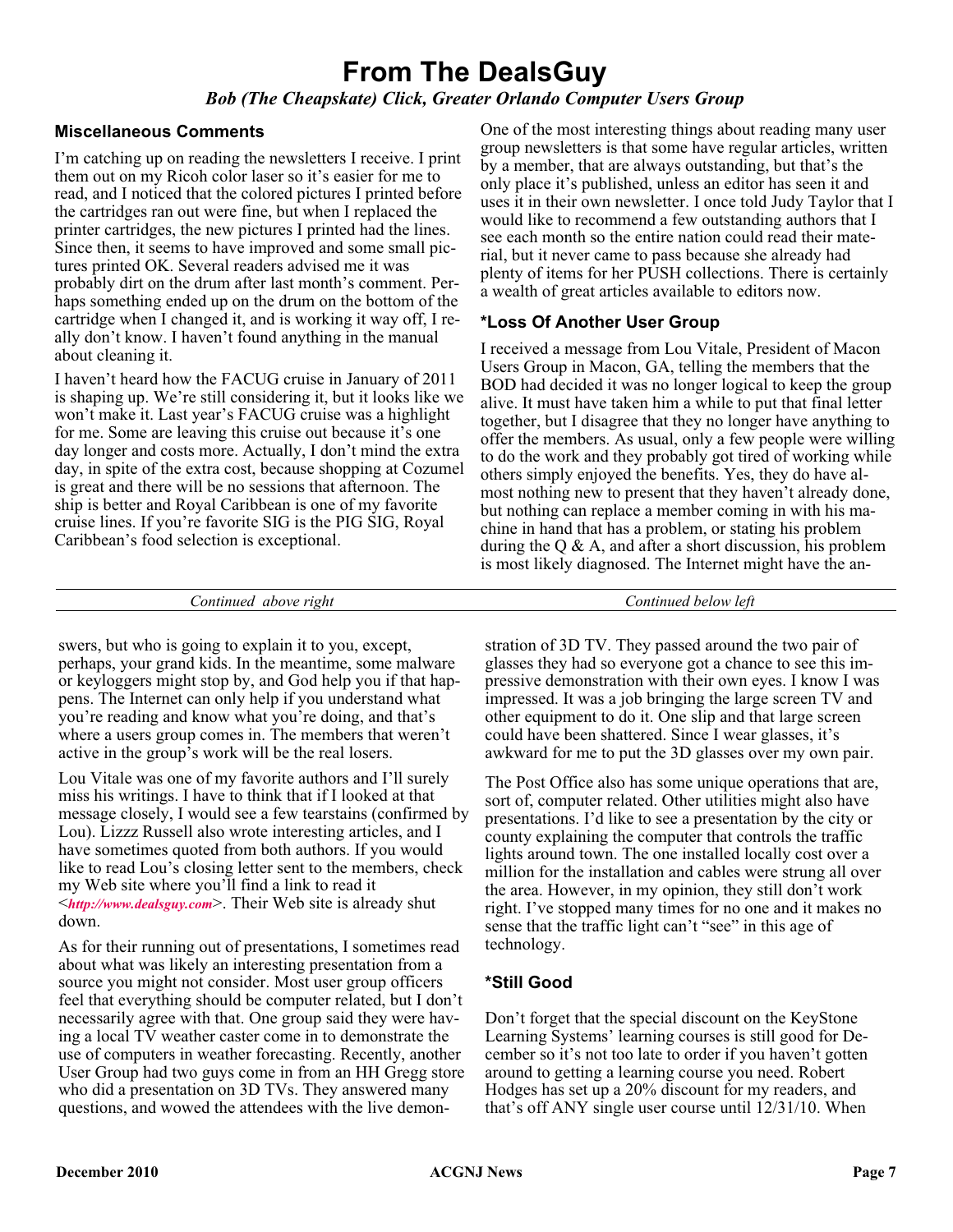#### **From The DealsGuy,** *continued*

purchasing, use the coupon code "DealsGuy" when placing your order. You are also welcome to use your credit card.

#### **\*Will The Real Security Stand Up?**

Trying to secure our computers is an ongoing challenge, but I didn't realize how tough it is becoming for everyone until I read this article in Information Week. In some ways, this article leaves you wondering if it's even possible to properly protect your computers any more. This article is lengthy and written for professionals, but quite informative. <*[http://www.informationweek.com/Shipley](http://www.informationweek.com/news/security/antivirus/showArticle.jhtml?articleID=227700363&queryText=Greg%20Shipley)*>. Perhaps a secure machine is impossible, but it also boils down to an alert computer operator.

#### **\*More On Safe Web Surfing**

Finjan SecureBrowsing <*<http://securebrowsing.finjan.com/>*> is a browser extension that checks links in search results and Web sites. Each link is marked as safe (green) or potentially dangerous (red). SecureBrowsing warns users about potential threats before they click on search results, or other links on web pages, allowing them to explore the Web safely. This service helps the user make intelligent choices when surfing the Web, with few security worries.

Finjan SecureBrowsing performs real-time code analysis of the current content on each of the rated Web pages, and potentially malicious and undesirable behavior is

automatically detected, even if they have never been categorized.

According to their Web site, while browsing the Web, you come across numerous Web sites that use Active Content to enhance your Web experience and capabilities. Active Content supports capabilities such as changing images when the mouse moves over them, popping up windows, displaying advertisements, and supporting advance design elements. These capabilities are also used by hackers to change your system settings, or even install spyware applications. Finjan SecureBrowsing alerts you, before you visit these pages, to any potential malicious Active Content, allowing you to enjoy a wealth of Web capabilities without jeopardizing your PC and private information.

Finjan SecureBrowsing also identifies potentially malicious code such as spyware, hacking code, viruses, and code that tampers with your PC system settings. Such malicious code can even try to steal your private user name and passwords when you visit your online banking Web site. Finjan SecureBrowsing identifies all of these threats in real time by analyzing the behavior of certain active content that could be used maliciously (such as JavaScript, VB Script, ActiveX and Java applets). Download this browser add-on at <*<http://securebrowsing.finjan.com/>*>. I read about this in Charlotte Bytes, newsletter for Charlotte County Computer Group Corporation <*<http://www.cccgc.net>*>. Their newsletter

#### *Continued above right Continued below left*

always has great content and one of the members told the editor about this one.

That's it for this month. I'll have some more new product announcements on my Web site soon that didn't offer discounts. Meet me here again next month if your editor permits. This column is written to make user group members aware of special offers or freebies I have found or arranged, and my comments should not be interpreted to encourage, or discourage, the purchase of any products, no matter how enthused I might sound. Bob (The Cheapskate) Click <br/>Sbobclick at bellsouth dot net>. Visit my Web site at <*<http://www.dealsguy.com>*>.





1976: January

1984: August

1985: June, July, August, September.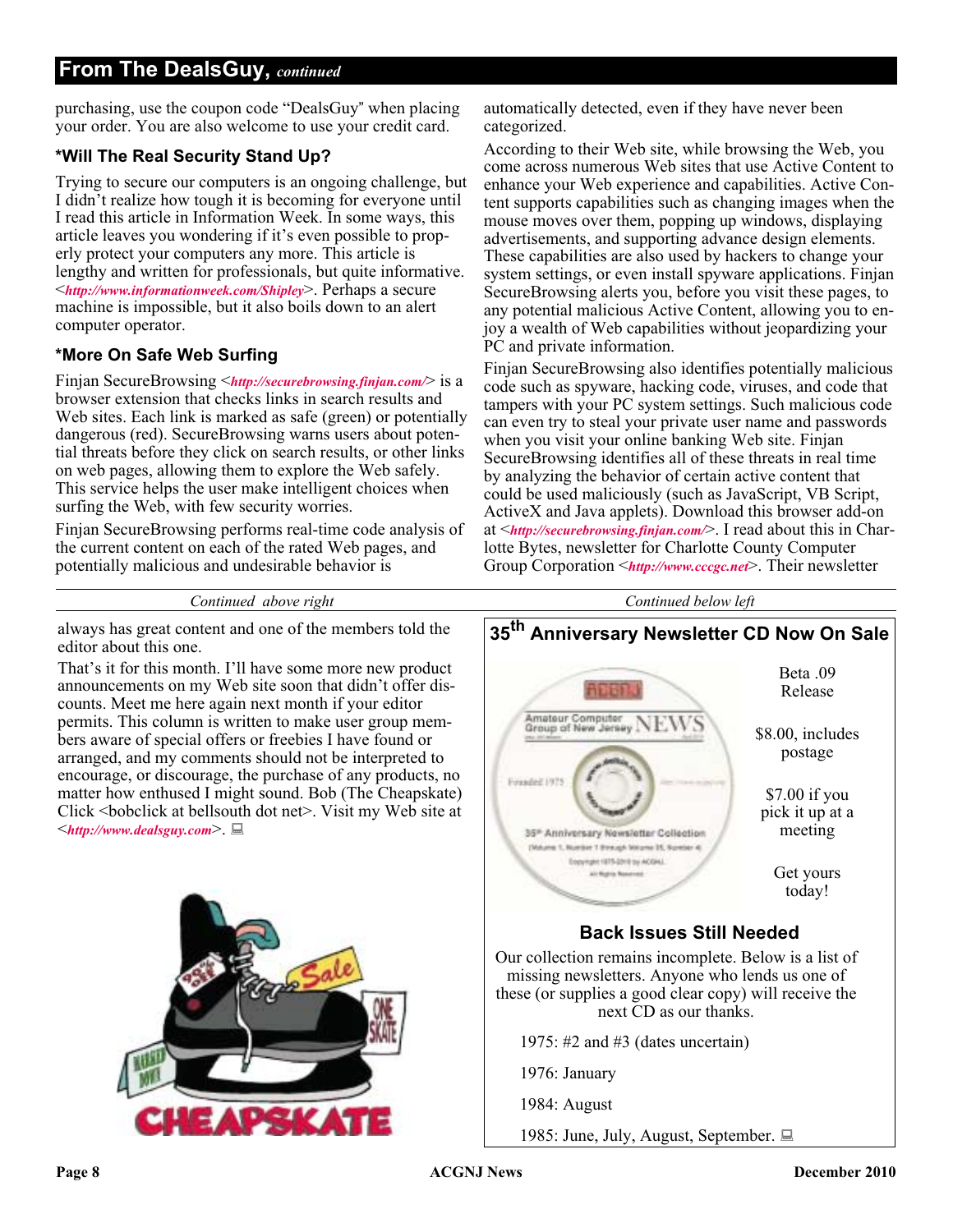### **Remove Malware From Your Computer or Face the Dire Consequences**

#### *Ira Wilsker*

For the past few weeks I have been inundated with calls, emails, and personal visits from frustrated people who have computers badly infected with malware. All of them had popular brands of free or commercial antivirus software installed which, not surprisingly, was penetrated by the vector carrying the malware. The two most common sources of the difficult to cure infections are purloined websites and contaminated email messages. To a lesser, but not unusual extent, some of the computers I cleaned were contaminated by instant messages, posts on social networking sites, and some were carried on contaminated USB flash drives.

In earlier columns, I explained that much of the new crop of malware circulating rapidly around the internet, by some accounts as many as 50,000 new threats a day, are explicitly written to penetrate contemporary antivirus software. Some recent studies showed that only about 45% of the newly released malware is even detected by the major antivirus products, allowing as much as 55% of the new malware to penetrate its defenses. I also write columns about how to protect a computer from dangerous websites using any of the several link scanner utilities (mostly free) from several security companies including AVG, Threatfire, Trend Micro, and McAfee. If any one of these utilities had been used prior to the malware infection, the user would not likely have been infected. Some of the new

versions of the comprehensive internet security suites provide some protection against infestation from contaminated social network sites and USB flash drives; most of the security suites provide some protection from email borne malware, but protection from the very newest threats is often beyond the capability of many products for a period ranging from just a few hours to several days, depending on how fast the security company can detect, identify, dissect, and come up with a cure. It is then up to the user to be sure to download and install the updated signature files for his security software, unless he is using one of the few "cloud based" security products that do not require frequent updating (such as Immunet and Panda's CloudAntivirus). If your security software provides for automated updates, set it to update as frequently as possible; if it requires manual updates (as do several of the free security utilities), run the update feature every hour or two. One user whose computer I recently cleaned could not understand how his computer became infected because he had one of the best free antivirus utilities installed and he updates it every week or two, whenever he thinks of it. In reality, he had no protection from the hundreds of thousands of new threats that were circulating since his last infrequent update, and it was several of these new threats that nailed his inadequately updated computer. Just remember that antivirus and other

antimalware software is like a newspaper; the newspaper in the driveway this morning is really yesterday's news; the antivirus update that you ran this morning is yesterday's malware signatures, and be totally cognizant that you may have little or no protection from the thousands of new threats that evolved or were otherwise created and released since your security software was updated.

Much of the new crop of malware does not just penetrate malware defenses provided by security software, but it also invisibly kills or otherwise neutralizes the security software, usually leaving the icon running in the system tray, even appearing to update regularly. Since the user sees the icon in place, and sees the update notices, he blissfully believes that he is protected from malware, but not just is he no longer protected, but some of the malware "phones home" and tells other miscreants that this computer is available and vulnerable; that is expressly why it is usually necessary to totally reinstall the security software on the computer after malware is annihilated. This now unprotected computer may then be hijacked as a "zombie" to send spam email, or launch cyber attacks against other computers. Keyloggers may be installed to steal usernames and passwords, as well as credit and banking information, and sold to identity thieves. Personal information, address books, spreadsheets, tax information, and personal documents may be read and distributed by cyber crooks for their own nefarious pur-

*Continued above right Continued below left*

poses. Businesses may find bank accounts drained, merchandise shipped to phantom recipients, trade and client secrets stolen, and become the victim of industrial espionage; all because they did not adequately protect themselves from malware attack.

If the user with the contaminated computer can get online, it is often easy to kill the malware, unless the malware protects itself by restricting access to malware removal tools and websites. Popular malware detection and removal tools are the free versions of Malwarebytes (*[malwarebytes.org](http://www.malwarebytes.org)*), a-squared Free (*[emsisoft.com/free](http://www.emsisoft.com/en/software/free)*), and SUPERAntispyware (*[superantispyware.com](http://www.superantispyware.com)*). If any of these can be downloaded, updated, and run, they will likely detect and remove the malware. A common problem is that malware prevents access to these websites, as well as free online scanners such as TrendMicro's Housecall (*[housecall.antivirus.com](http://www.housecall.antivirus.com)*). Many malware products insert items in the computer's registry that prevents the installed antimalware software from running. One common example is the excellent Malwarebytes, which has an executable filename of mbam.exe; some of the malware does not let mbam.exe load and run. In one case, where Malwarebytes had already been installed on the computer, I simply renamed mbam.exe to another name (killmalware79.exe), and it ran and killed the malware that was controlling the computer.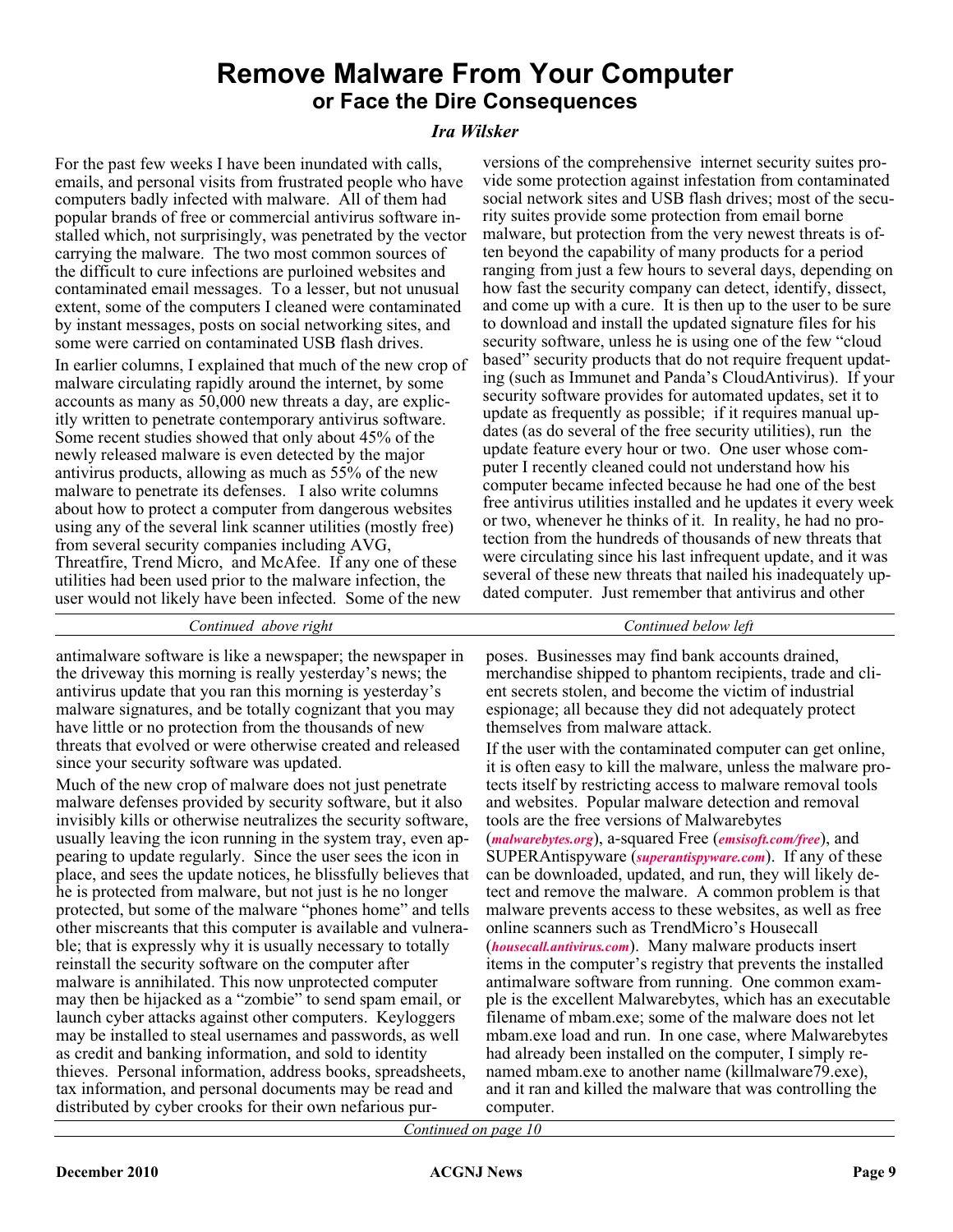#### **Remove Malware From Your Computer,** *continued*

All too often, since the computer has been totally hijacked and placed under the complete control of the malware that is infecting it, it is nearly impossible to download any antimalware software or to access the online antimalware scanners, as well as even run the software that is already on the computer. In these difficult cases it is necessary to go to "plan B" to clean the computer. I carry a USB flash drive attached to my car keychain. On it I carry the portable versions of the three antimalware utilities discussed above. a-squared Free has a version available for free download that is kept updated, and intended to be installed to a USB flash drive, and run from the USB drive without the need to install it on the computer. This program is called a-squared Emergency USB Files, and can be downloaded from *[download1.emsisoft.com/a2usb.zip](http://download1.emsisoft.com/a2usb.zip)*. This file can be uncompressed and extracted to the flash drive, and run directly from it by clicking on the executable file a2free.exe. When downloaded, the signature files are fairly up to date, but as a matter of practice I manually update it from my computer regularly, such that the files on my flash drive are reasonably current. When run from the USB drive, the program is as complete as one installed on the hard drive, and has all of the same capabilities of detecting and killing malware.

I carry a second program on my USB flash drive, the free portable version of SUPERAntispyware, available for download from *[portablescanner.html](http://www.superantispyware.com/portablescanner.html)*. This scanner can be installed on a flash drive or CD by following the instructions

*Continued above right Continued below left*

user can update it and rerun it as needed. After removing the malware, it is often necessary to reinstall any security software that had been present, as well as change all of the user's passwords. I also advise the user to carefully and frequently check his bank accounts and credit card websites to check for unauthorized activity.

Sometimes a computer is so badly infected that it will not run the antimalware software from the USB drive, or may not boot at all into Windows. Fortunately, there is a solution. In addition to carrying my flash drive with the antimalware software, I also carry a bootable CD with an antimalware program, as well as several other utilities. I like the free AVG Rescue CD, available for download from *[avg.com/us-en/avg-rescue-cd](http://www.avg.com/us-en/avg-rescue-cd)*. A file is also available to create a bootable USB flash drive, although many computers will not easily boot from of a flash drive, almost every computer will boot from a CD. The downloaded file is in ISO format, which must be burned to the CD by an ISO burning utility, included in most burning suites; it cannot be simply copied to the CD. If an ISO burning utility is needed, there are several good free ones that can be downloaded. Once properly burned to the CD, the CD is bootable, but into an operating system called Linux, not Windows. Simply boot the computer with the AVG Rescue CD, and run the Linux versions of AVG's very popular antivirus and antispyware against the hard drive on the Windows computer. The CD

on the website. In order to prevent the program from being blocked from running by the malware that is on the infected computer, a program name will be randomly generated. This program is excellent at detecting / removing malware.

The third program I carry on my flash drive is not currently available as a portable version. It is the very popular Malwarebytes Free version, available from *[Malwarebytes.org](http://www.Malwarebytes.org)*. I downloaded the file to my flash drive so I can install it on the infected computer to be cleaned, if the malware will allow it. Just to be safe, as the malware will often block the update process as well, I also frequently download the manual update files to my flash drive from *[http://www.mbam.com/](http://www.mbam.com/database/mbam-rules.exe)*. If I can install the program on the infected computer, I then run the recently downloaded mbam-rules.exe to update the program. As a matter of practice, I rename the mbam.exe to another name so the malware will not block it, and then run it to kill the malware.

I believe in redundancy, well aware that no utility is always 100% capable of detecting and removing malware, so I selectively run one of the antimalware utilities from the flash drive (usually a-squared), then another (usually SUPERAntimalware). I typically select the quick scan first to provide fast cleaning of the computer's most common places of infection, then do a deep scan, which may take a much longer time to run. If the computer appears to be cleaned, I then install and run the Malwarebytes on the target computer, leaving the Malwarebytes installed so the

includes several other utilities including a file manager, registry editor, and recovery tool. Once the AVG antivirus and antispyware has been run from the bootable CD, and the infected computer cleaned, the CD can be removed from the drive, and the computer rebooted into Windows. If Windows runs properly, I rescan it with the utilities on my flash drive, and instruct the user to reinstall his security software.

This sounds like a lot of trouble cleaning malware off of your computer, but the risks of failing to do so may lead to a lot more trouble. The local computer stores can perform much the same tasks, but typically charge \$50 to over \$100 for the service. Local computer clubs often have volunteers who will perform the service for free or nominal donations on a time available basis. Be suspicious of the neighborhood self-proclaimed geek who wants to reformat your hard drive and reinstall your operating system, as you will likely lose your programs and data files, unless you have a good backup. It is rarely necessary to reformat your hard drive and reinstall your operating system to remove malware, so do not even consider doing that unless the methods above totally fail, which while possible, is unlikely.

If the user has adequate multi-level security protection in place, and practices safe computing practices, the probability of becoming a victim is small, yet since most users do not have such protections and practices in place, it is only a question of when the user will be victimized, probably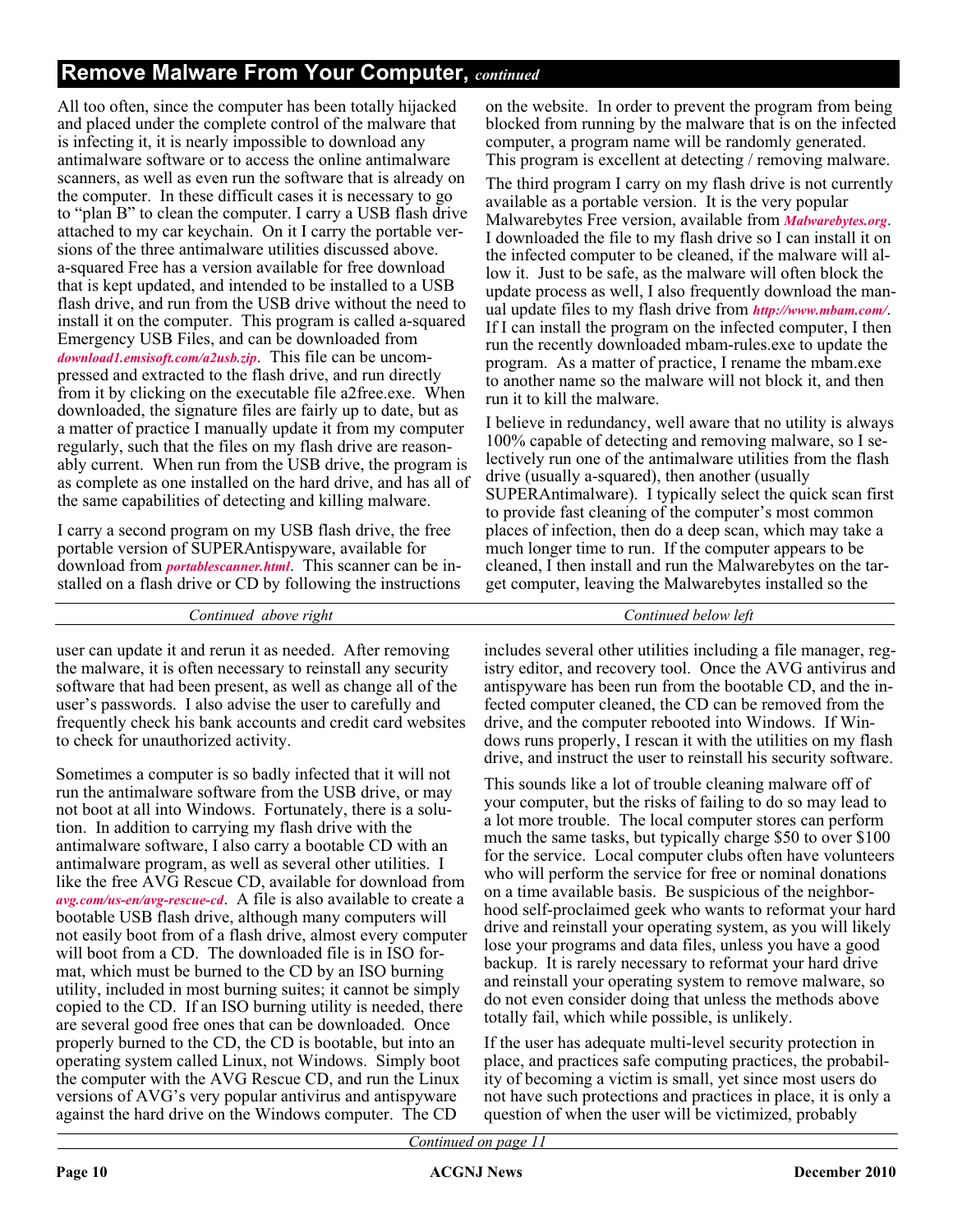#### **Remove Malware From Your Computer,** *continued*

sooner rather than later. It would be a good practice to download and do a frequent scan with any of the utilities mentioned above, being sure to update them before any

scan. If something happens to penetrate your security, these utilities will likely detect and remove them. To quote the grizzled desk sergeant from the old TV show "Hill Street Blues", "Be careful out there!"

## **Moving From XP to Windows 7**

#### *Vinny La Bash (vlabash (at) comcast.net), Sarasota PCUG, Florida (www.spcug.org)*

Installing Windows 7 from XP is more complex than a straightforward upgrade from Vista. You need to perform a custom install, and you can do this with an Upgrade package of Windows 7. A normal upgrade won't work, but Microsoft describes the installation process as the option to "either completely replace your current operating system or install Windows on a specific drive or partition". Microsoft also allows a multi-boot system to be installed. In other words, you have the option of running both your current version of XP and Windows 7 if you want. Switching back and forth may not be the best choice as the interfaces are very different.

Completely replacing XP will not eliminate it from your system. The setup program creates a folder on your primary hard disk which it names Windows.old . The process than places all the major XP folders such as Windows, Documents and Settings, and Program file folders in the Windows.old folder. Nothing happens to your data files. You can still access them, but your applications will have to be reinstalled.

No matter which option your settle on, back up everything on your system first, especially your data files. Back up your data files at least twice and keep a copy in a separate physical location. Backing up more than one copy may seem like paranoia, but if anything goes wrong you'll be glad you did.

There are lots of ways to back up programs and data. If you use a third party program go to the manufacturer's web site and make sure the program will be modified to work with Windows 7. If you can't verify compatibility with Windows 7 or you don't use a third party backup utility, you

*Continued above right Continued below left*

will probably turn to XP's backup utility which Microsoft calls the Windows NT Backup-Restore Utility. Microsoft developed and released it specifically for restoring backups created in XP to restore in Windows Vista. It's pretty safe to believe that Microsoft will adapt it to work in Windows 7. If you can't verify that your third party backup utility will work in Windows 7 or you don't trust Microsoft that it will modify its special XP utility, make copies of all your important data files to CD or DVD.

Read the article called Step-by-Step: Windows 7 Upgrade and Migration on the Microsoft TechNet site. It provides some great information about a utility called Windows 7 Easy Transfer. This program lets you transfer all your data and settings from XP to Windows 7. The Windows 7 installation disks contain a copy of the program and during installation a copy will be installed on your computer. You can then use the program to copy all your data files and settings to Windows 7.

Microsoft has recognized the popularity of low cost net-books, and Windows 7 was designed to operate on systems that many people consider underpowered. You won't need terabyte sized hard disks or 6 gigabytes of RAM to run Windows 7. If your XP system was manufactured in the last four years there is a high probability that Windows 7

will run just fine. To be safe, run Microsoft's Windows 7 Upgrade Advisor on your old system before rushing out and buying Windows 7.

The Advisor does a complete check of your internal hardware, installed programs, and any externally connected devices. If there are any compatibility issues the Advisor will report it, and even make suggestions on how best to eliminate incompatibilities, and select upgrade options. Go to the Microsoft Download Center to download and install a copy of this utility to your system. It will make you much better prepared for the upgrade to Windows 7.

You won't be the only one changing to Windows 7. Don't be shy about asking questions, and please share any good information you get with other members of the PC community. A good place to start is the Getting Ready for Windows 7 section of the Microsoft Answers web site. Don't forget your local PC User Group. There is no better source for good, accurate information. Even Microsoft will acknowledge that.

*This article has been obtained from APCUG with the author's permission for publication by APCUG member groups; all other uses require the permission of the author (see e-mail address above).*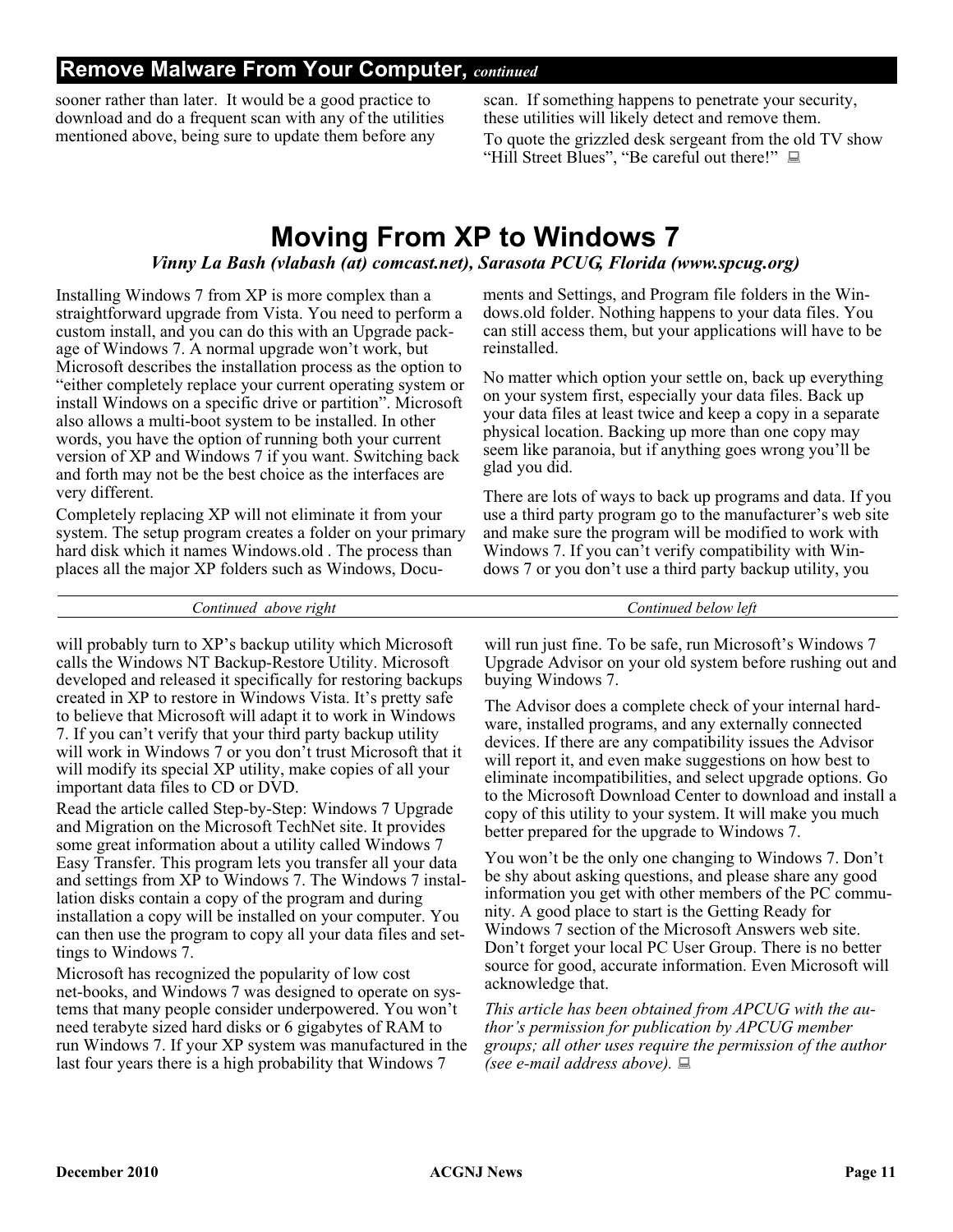## **Microsoft Word: Finding Related Words**

*Sharon Parq Associates (http://www.sharonparq.com/ )*

Finding just the right words to say what you want to say can sometimes be a challenge. Fortunately, Microsoft Word can help in this regard.

One of the tools that Word provides is a full thesaurus. You can use this tool to find alternate words with the same meaning (synonyms), words with the opposite meaning (antonyms), or related words. Related words are typically similar words based on the root of the word you specify.

To find a related word, follow these steps:

• Position the insertion point in the word you wish to check.

• Press Shift+F7 or choose Language from the Tools menu and then Thesaurus from the submenu. If you are using Word 97 or Word 2000, you see the Thesaurus dialog box. If you are using Word 2002 or a later version, you see the Research task pane, with the thesaurus information displayed.

• If related words are available for the word, you will see the Related Words choice in the dialog box or the task pane. Click on Related Words.

• In the Related Words list, select the desired related word.

• Click on Replace (if using Word 97 or Word 2000) or click the down-arrow to the right of the related word and choose Insert (if using Word 2002 or a later version).

A little bit about Sharon Parq Associates, directly from their website: *"Sharon Parq Associates (SPA) is a publisher of high-quality information on the Internet. Our flagship site, Tips.Net, provides a gateway to many other sites focused on providing information in a variety of topic areas."*

*Copyright (c) 2010 by Sharon Parq Associates, Inc. Reprinted by permission. Thousands of free Microsoft Word tips can be found online at <http://word.tips.net> and <http://wordribbon.tips.net/>.*

## **SIG News**

#### **C/C++ Programming**

*Bruce Arnold (barnold@blast.net)*

#### *<http://www.blast.net/barnold>*

This is a forum for discussion of programming in general, beginning and intermediate level  $C, C++, C-W$  in programming, hardware, algorithms, and operating systems. We demonstrate real programming in a non-intimidating way, presenting complete code for working programs in 3-5 sheets of paper. Sample code is posted on our Web page after each demonstration.

*November*: This is an exciting time for the C Language programming since Microsoft now has 4 different language compilers: C++, C++ Express, C-Sharp, and C-Sharp Express. These are all capable of creating Windows (tm) programs and some are free ! The meeting this month was a general programming review. We will discuss the last few months programming and how a program was created and then converted to a Windows application. For details and sample code, visit our Website

*Our next meeting December 21*.

#### **Mobile Devices**

#### *Brenda Bell (mobdevsig@acgnj.org)*

The Mobile Devices SIG meets the second Wednesday of alternate months, 7:30PM at SPRS in Scotch Plains, NJ.

The Mobile Devices SIG focuses largely on curent-generation cellphones and smartphones (such as Blackberry, Android, iPhone) which bridge the gap between basic cell phones and traditional computers, and how they can help you manage and organize your life.

Our membership ranges from those who have recently acquired their first, basic cellphone to those who develop applications for today's modern smartphones, iPods, and ultraportable computers. While we expect to spend much of our time investigating the built-in features and specialized applications available to modern smartphones, if you bring your basic (or multimedia) cell phone, iPod, or other mobile device with questions on how to use it, where to find applications, or what features they have, we are always happy to help! Meet and greet and plan where this event goes. Bring all your ideas, PDAa, fancy phones, etc. *Our next meeting Dec 8.*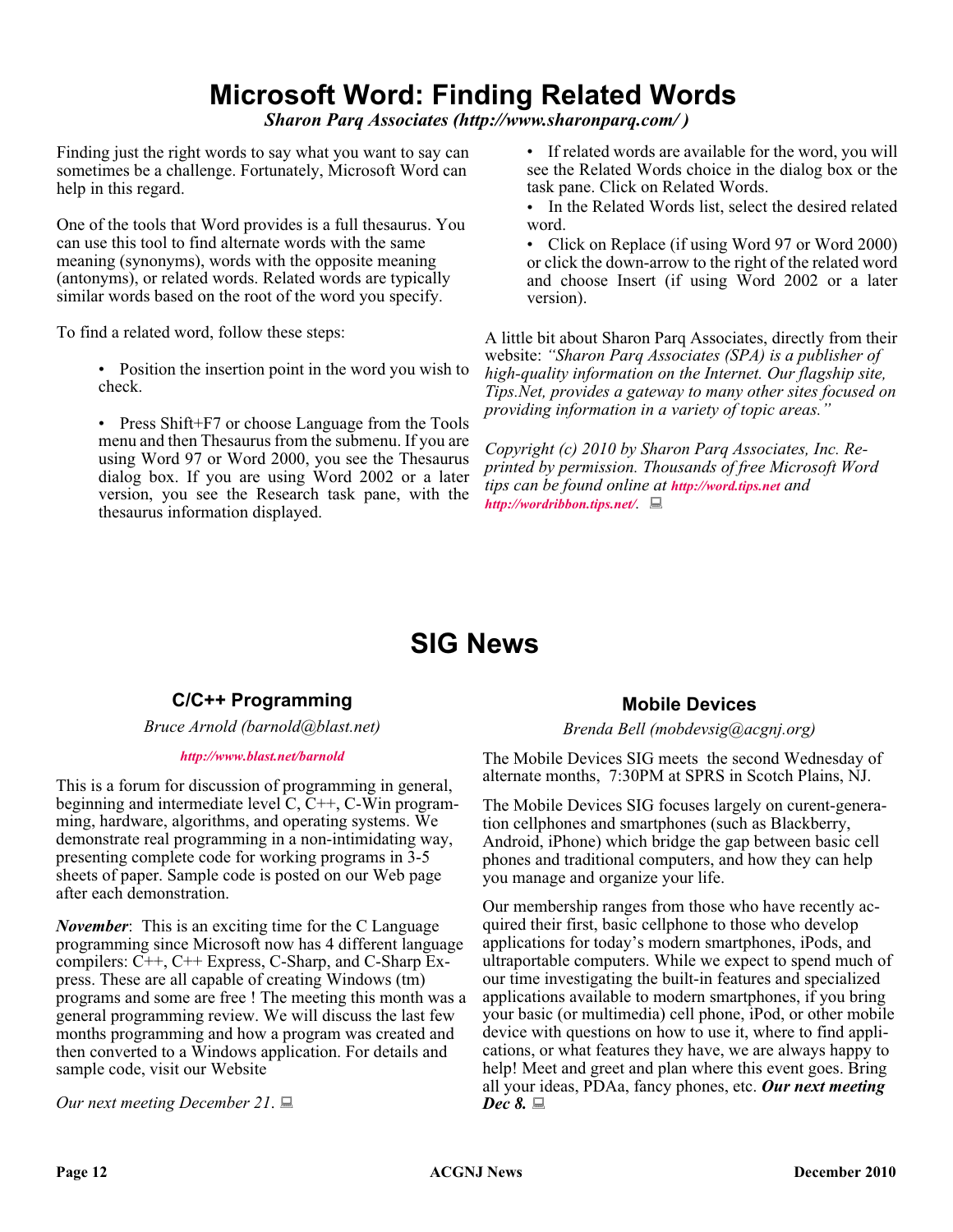#### **SIG News**, *continued*

#### **Layman's Forum**

Matt Skoda (som359@aol.com) *<http://www.acgnj.org/groups/laymans.html>*

*We meet on the second Monday of the month* (no meetings in July and August) to discuss issues of interest to noviceusers or those who are planning to get started in computing. Watch our Web page for updates and announcements.  $\Box$ 

#### **FireFox Activity**

*Firefox@acgnj.org*

This SIG is intended to be an open forum for **all** FireFox and Mozilla techniques and technologies, to encourage study and development of web sites of all kinds. All browsers will be considered and examined. All are encouraged to "think out of the box" about new web site design. All members and guests are invited to check out the design concepts and voice their opinion. *Next meeting, December 20*.

#### **NJ Gamers**

*Gregg McCarthy (greggmajestic@gmail.com)*

*<http://www.NJGamers.com>*

*[www.lanparty.com](http://www.lanparty.com)*

**The next Friday Night Frag will be December 10, 6 p.m. to Saturday 12 noon — 18 hours for 5 bucks!**

BYOC - Bring your own computer

BYOF - Bring your own food.

and if you don't like sitting on metal chairs... BYO chair!

#### **LUNICS (Linux/Unix)**

Andreas Meyer (lunics@acgnj.org)

*<http//www.acgnj.org/groups/lunics.html>*

LUNICS is a group for those who share an interest in Unix and similar operating systems. While we do quite a bit with Linux, we've also been known to discuss Solaris and BSD as well. We meet on the first Monday of the month at the Scotch Plains Rescue Squad. See the web page for directions and more information.

*Our next meetings, Dec 6, Jan 3*

#### **Window Pains**

John Raff (jraff@comcast.net)

#### *<http://www.acgnj.org/groups/winpains.html>*

Our intent is to provide members with Windows oriented application discussions, Microsoft and Linux style. Presentation to be directed to more heavy technological level of attendee, although newbies are welcomed.

*December 17: Anti-Virus & Anti-Spamware*

#### **Main Meeting**

*<http://www.acgnj.org/groups/mainmeet.html>*

*Mike Redlich (mike@redlich.net*)

*Dec 3*: Elections, Ice Cream & Cake & Video

*Jan 7*: Very small computers, (ie Linutop, Basic Stamp, Arduino

#### **Web Dev**

Evan Willliams (ewilliams@collaboron.com)

This SIG is an open forum for all Website Development techniques and technologies, to encourage study and development of web sites of all kinds. All languages will be considered and examined. The current project is a CMS for the club. Anyone interested in starting a new project, come to the meeting and announce / explain. Provide as much detail as possible. WebDev should be an all-encompasing development and examination forum for all issues, applications, OS, languages and systems one can use to build Websites. We currently have two Web dev languages .NET and Java as SIGs but other langages and OS need to be investigated, examined and tested; Windows, Linux, UNIX, DEC, Vax, HP etc. Intel-PC, Motorola - MAC etc. *Our next meeting January 12.*

#### **Java**

Mike Redlich (mike@redlich.net)

#### *<http://www.javasig.org>*

November 9: Application Development with Clojure. This month, we continued our look at Clojure by reviewing some applications such as building executable JARs, database access, etc. *Next meeting Dec 14.*

#### **Hardware Activity**

Mike Reagan (hardware@acgnj.org)

This group is dedicated to repairing, refurbishing and/or recycling older computers. Ten people attended the first meeting of the ACGNJ Hardware Activity; so there is still a market for this type of event. One guy came all the way from the Bronx! Although we looked at some of the older equipment stored in the back room, most of our time was spent in talking about past experiences and planning for the future. Hopefully, we can establish a viable long-term schedule of projects, and keep the interest of those who attended this inaugural meeting. If you have a hardware problem, bring it in and we can all help fix or demolish it. (no guarantees either way)

#### *Next meeting December 23*

#### **Investment Software**

Jim Cooper (jim@thecoopers.org)

#### *[http://www.acgnj.org/groups/sig\\_investment.html](http://www.acgnj.org/groups/sig_investment.html)*

The Investment SIG continues with presentations on how to use analysis programs TC2000 and TCNet. Large charts are presented on our pull down screen and illustrate the application of computer scans and formulas to find stocks for profitable investments. Technical analysis determines buy points, sell points and projected moves. Technical analysis can also be used on fundamentals such as earnings, sales growth, etc. We're no longer focusing on just Telechart -- if you are using (or interested in) Tradestation, eSignal, VectorVest -- or just in learning how to select and use charting and technical analysis, come join us !!

#### *Our next meetings: December 9.*

**December 2010 CONS Page 13 Page 13 Page 13 Page 13**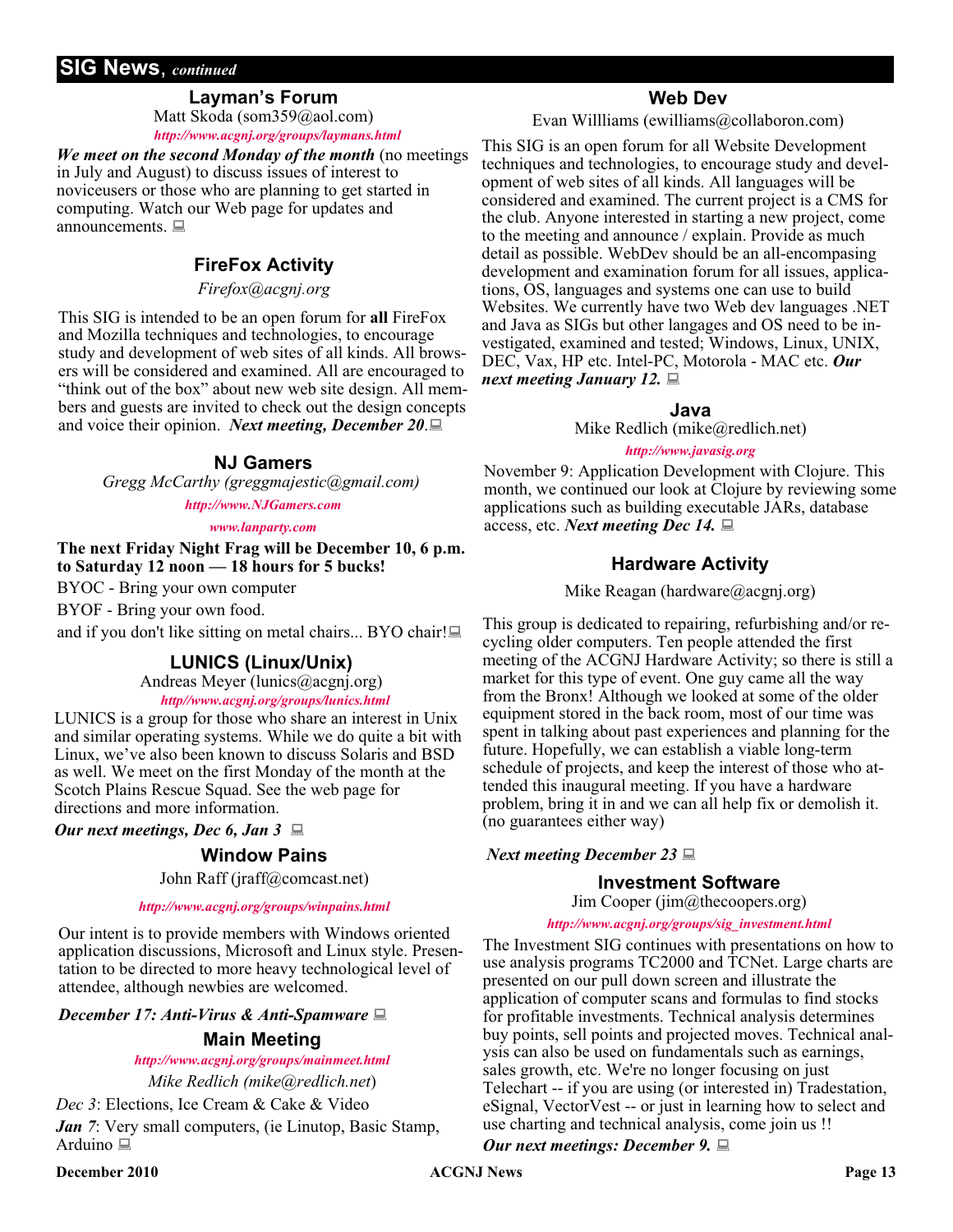## **Guru Corner**

If you need help with any of the technologies listed below, you can call on the person listed. Please be considerate and ca

#### **Discount Computer Magazine Price List**

**As described by the DealsGuy**

|                              | ou can call on the person listed. Please be considerate and |              |                                                                                                                         | 1 <sub>yr</sub> |       | $2 \text{ yr}$ 3 yr |
|------------------------------|-------------------------------------------------------------|--------------|-------------------------------------------------------------------------------------------------------------------------|-----------------|-------|---------------------|
| ll before 10 PM.             |                                                             |              | <b>Computer Games</b>                                                                                                   | \$10.95         | 20.95 | 29.95               |
|                              | <b>Software</b>                                             |              | <b>Computer Gaming World</b>                                                                                            | 14.95           | 28.95 | 41.95               |
|                              |                                                             |              | Computer Shopper1                                                                                                       | 16.97           | 32.95 | 47.95               |
| <b>HTML</b>                  | Mike Redlich                                                | 908-246-0410 | Dr. Dobbs Journal                                                                                                       | 15.95           | 30.95 |                     |
|                              | Jo-Anne Head                                                | 908-769-7385 | Mac Addict                                                                                                              | 10.97           |       |                     |
| ColdFusion                   | Jo-Anne Head                                                | 908-769-7385 | Mac Home Journal                                                                                                        | 15.97           | 29.97 |                     |
|                              |                                                             |              | Mac World                                                                                                               | 12.95           |       |                     |
| CSS                          | Frank Warren                                                | 908-756-1681 | Maximum PC                                                                                                              | 9.95            | 18.95 | 27.95               |
|                              | Jo-Anne Head                                                | 908-769-7385 | Microsoft System Journal                                                                                                | 21.95           | 39.95 |                     |
| Java                         | Mike Redlich                                                | 908-246-0410 | PC Gamer                                                                                                                | 12.95           |       |                     |
|                              |                                                             |              | PC Magazine (22/44/66 Issues)                                                                                           | 25.97           | 48.95 | 68.95               |
| $C++$                        | <b>Bruce Arnold</b>                                         | 908-735-7898 | PC World                                                                                                                | 16.95           |       |                     |
|                              | Mike Redlich                                                | 908-246-0410 | Wired                                                                                                                   | 6.00            | 12.00 | 17.00               |
| ASP                          | Mike Redlich                                                | 908-246-0410 | These prices are for new subscriptions and renewals. All<br>orders must be accompanied by a check, cash or Money        |                 |       |                     |
| Perl<br>John Raff            |                                                             | 973-560-9070 | Order. Make payable to Herb Goodman, and mail to:                                                                       |                 |       |                     |
|                              | Frank Warren                                                | 908-756-1681 | Herb Goodman, 8295 Sunlake Drive, Boca Raton,<br>FL 33496                                                               |                 |       |                     |
| XML                          | Mike Redlich                                                | 908-246-0410 | Telephone: 561-488-4465, e-mail: hgoodman@prod-<br>igy.net                                                              |                 |       |                     |
| Genealogy                    | Frank Warren                                                | 908-756-1681 | Please allow 10 to 12 weeks for your magazines to start.                                                                |                 |       |                     |
| Home Automation Frank Warren |                                                             | 908-756-1681 | For renewals you must supply an address label from your<br>present subscription to insure the correct start of your re- |                 |       |                     |
| <b>Operating Systems</b>     |                                                             |              | newal. As an extra service I will mail a renewal notice<br>about 4 months prior to their expiration date. I carry more  |                 |       |                     |
| Windows 3.1                  | <b>Ted Martin</b>                                           | 732-636-1942 | than 300 titles at excellent prices — email for prices. $\Box$                                                          |                 |       |                     |

#### **ACGNJ MEMBERSHIP APPLICATION**

Sign up online at http://www.acguj.org/membershipApplication.html and pay dues with PayPal.

|                 |                  |                                                                                                                               | Dues      |                |                       |
|-----------------|------------------|-------------------------------------------------------------------------------------------------------------------------------|-----------|----------------|-----------------------|
|                 | <b>US/CANADA</b> |                                                                                                                               |           | <b>STUDENT</b> | <b>SENIOR CITIZEN</b> |
| 1 Year          | \$25             |                                                                                                                               |           | \$20           | (Over 65)<br>\$20     |
| 2 Years         | \$40             |                                                                                                                               |           |                |                       |
| 3 Years         | \$55             |                                                                                                                               |           |                | \$45                  |
|                 |                  | Mail this application and your check to:<br>AMATEUR COMPUTER GROUP OF NEW JERSEY, INC., P.0. BOX 135, SCOTCH PLAINS, NJ 07076 |           |                |                       |
|                 |                  | New Member Renewal Address Change                                                                                             |           |                |                       |
|                 | First Name       |                                                                                                                               | Last Name |                | Phone                 |
| Mailing Address |                  |                                                                                                                               |           |                | E-Mail                |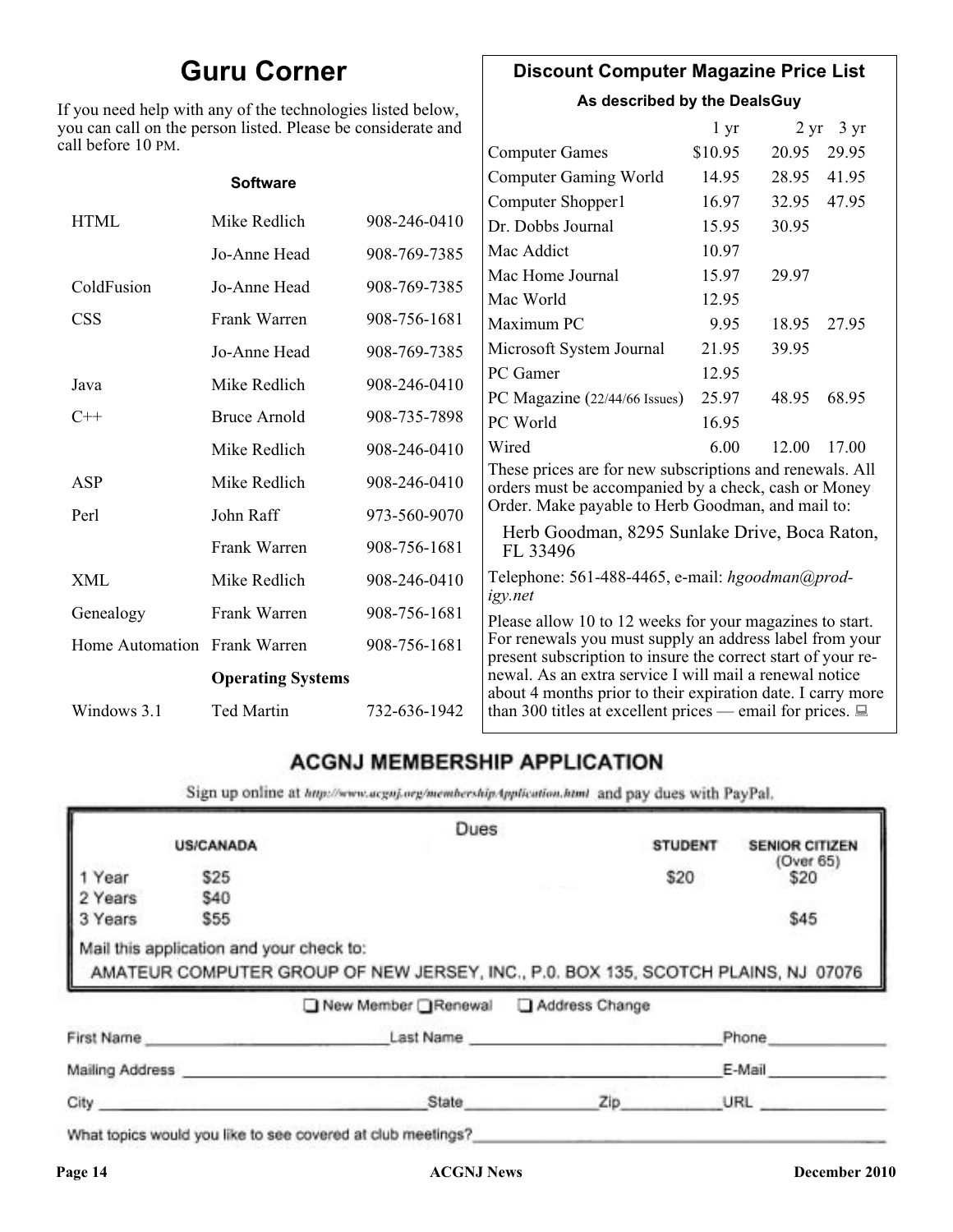| <b>Other Local Computer Groups</b>                                                                                                                                             |                                                                                                                                                           |                                                                                                                                                                      |  |
|--------------------------------------------------------------------------------------------------------------------------------------------------------------------------------|-----------------------------------------------------------------------------------------------------------------------------------------------------------|----------------------------------------------------------------------------------------------------------------------------------------------------------------------|--|
| <b>Princeton Macintosh User Group:</b> 7:15 pm 2nd<br>Tuesday, Jadwin Hall, A-10, Washington Rd,<br>Princeton, $(609)$ 252-1163, www.pmug-nj.org                               | Linux Users Group in Princeton: 7 pm, 2nd<br>Wednesday, Lawrence Branch Mercer Library,<br>Rt#1 & Darrah Lane, Lawrence NJ<br>http://www.lugip.org        | <b>New York PC:</b> 3rd Thurs, 7 pm, PS 41, 116 W<br>11th St. For info call hotline, (212) 533-NYPC,<br>http://www.nypc.org                                          |  |
| <b>Computer Education Society of Philadelphia:</b><br>Meetings & Workshops at Jem Electronics, 6622<br>Castor Ave, Philadelphia PA. www.cesop.org/                             | <b>Brookdale Computer Users Group:</b> 7 pm, 3rd<br>Friday, Brookdale Community College, Bldg<br>MAN Rm 103, Lincroft NJ. (732)-739-9633.<br>www.bcug.com | NJ Macintosh User Group: 8 pm, 3rd Tuesday,<br>Allwood Branch Library, Lyall Rd, Clifton NJ.<br>$(201) 893 - 5274$ http://www.njmug.org.                             |  |
| PC User Group of So. Jersey: 2nd Mon., 7 pm,<br>Trinity Presb. Church, 499 Rt 70 E, Cherry Hill,<br>NJ. L. Horn, (856) 983-5360<br>http://www.pcugsj.org                       | Hunterdon Computer Club: 8:30 am, 3rd Sat,<br>Hunterdon Medical Center, Rt 31, Flemington NJ.<br>www.hunterdoncomputerclub.org. (908)<br>995-4042.        | NY Amateur Computer Group: 2nd Thurs, 7<br>pm, Rm 806 Silver Bldg, NYU, 32 Waverly Pl,<br>NYC http://www.nyacc.org                                                   |  |
| Morris Micro Computer Club: 7 pm 2nd Thurs.,<br>Morris County Library, Hanover Ave, Morristown<br>NJ, (973) 267-0871.<br>http://www.morrismicro.com                            | Central Jersey Computer Club: 8 pm, 4th Fri-<br>day, Rm 74, Armstrong Hall, College of NJ. Rich<br>Williams, (609) 466-0909.                              | NJ PC User Group: 2nd Thurs, Monroe Rm at<br>Wyckoff Public Library, 7 pm. Maureen Shannon,<br>$(201)$ 853-7432, www.njpcug.org                                      |  |
| <b>Philadelphia Area Computer Society: 3rd Sat, 12</b><br>noon Main Meeting, groups 8 am-3 pm. Upper<br>Moreland Middle School, Hatboro PA. (215)<br>764-6338. www.pacsnet.org | NJ Computer Club: 6:15 pm, 2nd Wednesday ex-<br>cept Jul & Aug, North Branch Reformed Church,<br>203 Rt 28, Bridgewater NJ <i>http://www.njcc.org</i>     | Princeton PC Users Group: 2nd Monday,<br>Lawrenceville Library, Alt Rt 1 & Darrah Lane,<br>Lawrenceville, Paul Kurivchack (908) 218-0778,<br>http://www.ppcug-nj.org |  |

| <b>Classified</b>                                                                                                                                                                                                                                                                                                                                                                             | <b>Radio and TV Programs</b>                                                                                                                                                                                                                                                                                                |
|-----------------------------------------------------------------------------------------------------------------------------------------------------------------------------------------------------------------------------------------------------------------------------------------------------------------------------------------------------------------------------------------------|-----------------------------------------------------------------------------------------------------------------------------------------------------------------------------------------------------------------------------------------------------------------------------------------------------------------------------|
| <b>FREE TO MEMBERS.</b> Use our clas-<br>sified ads to sell off your surplus computer<br>stuff. Send copy to Classified, ACGNJ<br>NEWS, P.O. Box 135, Scotch Plains NJ<br>07076 or e-mail to the editor,<br><i>bdegroot@ptd.net.</i> Classified ads are free<br>to members, one per issue. Non-members<br>pay \$10. Send check payable to ACGNJ<br>Inc. with copy. Reasonable length, please. | Wanton Ave<br><b>Computer Radio Show, WBAI</b><br>Amold<br>Slenside Rd<br>99.5 FM, NY, Wed. 8-9 p.m.<br>The<br><b>Software</b><br>Review,<br>LEXA A3<br>Channel, Saturday<br>Learning<br>178<br>10-10:30 p.m.<br>On Computers, WCTC 1450<br>0.5.22<br>AM, New Brunswick, Sunday<br>Echo                                     |
| Member of<br>ssociation of<br>Personal Computer User Groups                                                                                                                                                                                                                                                                                                                                   | Queen<br>1-4 p.m. To ask questions call<br>Diner<br>(800) 677-0874.<br>ti<br>tā<br>Borlo Ave<br>ð<br>Cantrol Ave<br><b>PC Talk, Sunday from 8 p.m. to</b><br>Territor<br>Scotch Pigins<br>10 p.m., 1210 AM Philadelphia.<br>Rescue Sound<br><b>Ext1 135</b><br>1800-876-WPEN, Webcast<br>at http://www.pctalkweb.net.<br>√⊄ |

#### *<http://www.apcug.net>*

#### **Directions to Meetings at Scotch Plains Rescue Squad, 1916 Bartle Ave., Scotch Plains NJ**

#### **From New York City or Northern New Jersey**

Take Route 1&9 or the Garden State Parkway to US 22 Westbound.

#### **From Southern New Jersey**

Take Parkway north to Exit 135 (Clark). Stay on left of ramp, follow circle under Parkway. Bear right to Central Avenue; follow to Westfield and under RR overpass. Left at light to North Avenue; follow to light in Fanwood. Right on Martine (which becomes Park Ave). Right on Bartle Ave in middle of shopping district.Scotch Plains Rescue Squad (2-story brick) is located on the right. Do not park in the row next to the building — you'll be towed.

#### **From I-78 (either direction)**

Take exit 41 (Scotch Plains); follow signs to US 22. Turn right at light at bottom of hill and use overpass to cross Rt. 22. Follow US 22 Westbound directions.

#### **December 2010 CONS Page 15 Page 15 Page 15 Page 16 Page 16 Page 16 Page 16 Page 16**

#### **From US 22 Westbound**

Exit at Park Avenue, Scotch Plains after McDonalds on the right, diagonally opposite Scotchwood Diner on the left, immediately before the overpass. After exiting, turn left at the light and use overpass to cross US 22. Bear right at bottom of ramp to continue south on Park Avenue. Turn left at the second light (a staggered intersection). Scotch Plains Rescue Squad (2-story brick) is on the right. Do not park in the row next to the building — you'll be towed. We meet on the second floor, entering by the door at the right front of the building.

#### **From Western New Jersey**

Take US 22 Eastbound to the Park Avenue exit. The exit is about a mile past Terrill Road and immediately past the overpass. Exit onto Park Avenue South and follow the directions above to the Rescue Squad building.